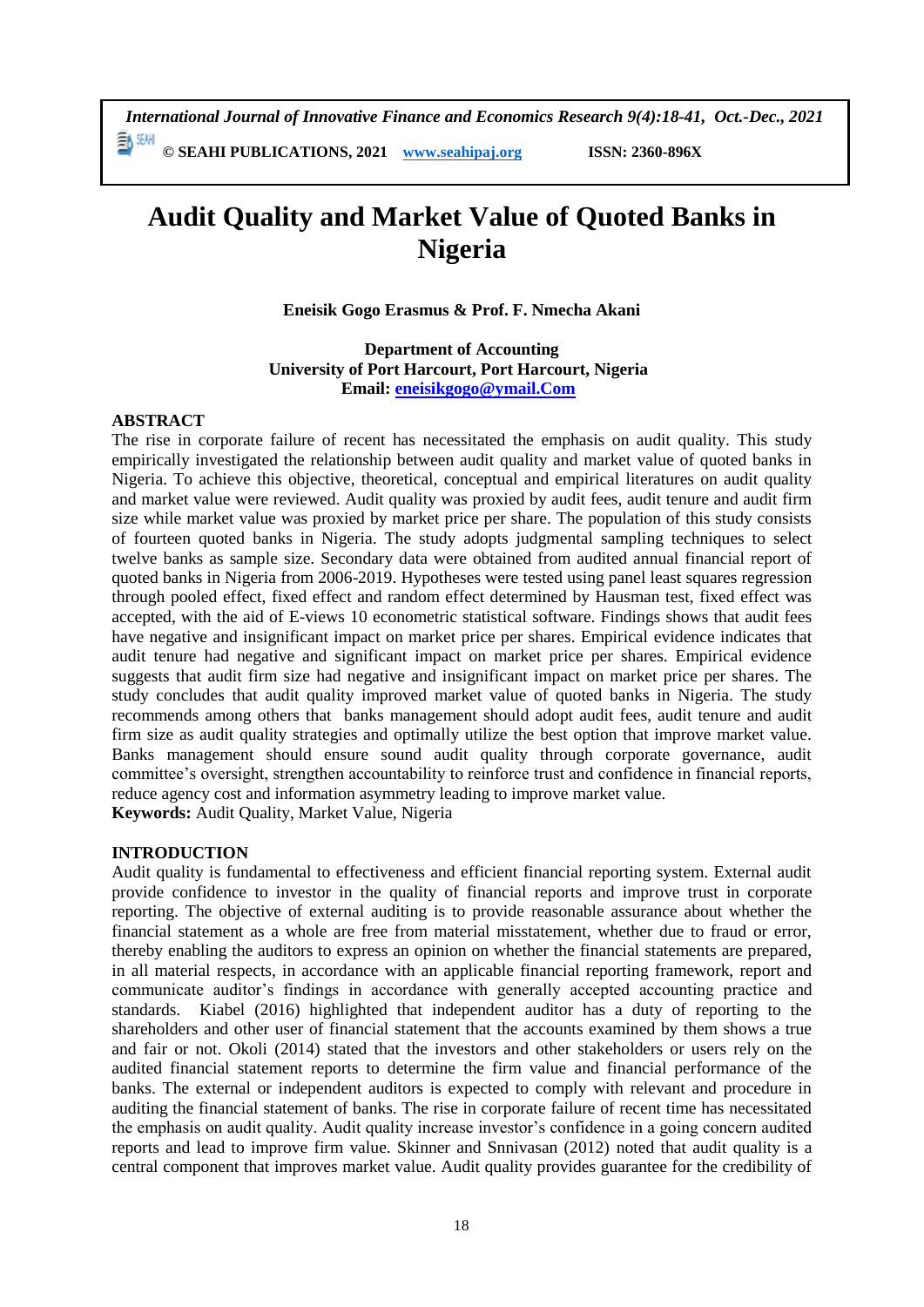information presented in the financial statement. Ajekwe and Ibiamke (2017) assert that audit quality is vital for banks to achieved efficient and effective resource management because it can lead to rapid improvement of firm value. The function of external auditing reflects on the quality of financial report or information that banks maintain to create confidence among the stakeholders and reflect the efficiency and credibility of audit firms (Kwabena, 2017). Financial statement users and investor need reliable financial information for investment decision purposes. When investor have confidence and trust in the audited financial statement of banks, it encourage investors to invest more in the banks believing that their investment is safe and secure, which in turn lead to increase in market value of the banks. Miettinen (2011) suggest that audit quality arouses the interest of internal financial reports users such as management, shareholders, audit committees and board of directors because they believe that it help in reducing cost of capital and lead to improved market value of banks. Audit services have been critical to financial reporting quality and firm's value since industrial revolution (Hassan & Farouk, 2014).

Aliyu, Musa, and Zachariah (2016) reported that external auditing is a corporate governance mechanism that reduce information mismatch and protects the interest of investors, user and stakeholders. High audit quality report implies lower risk on misstatement thereby improved confidence in the capital market which in turn lead to reduction of cost of capital and enhance market value. Audit quality encourage bank to maintained and adopt high quality accounting standard to ensure that their financial reports are credible and reliable. Abdul Rasid and Elhabib (2015) reported that audit quality encourage sound corporate governance, good accounting practice, efficient financial management and reduce debt service interest leading to improved market value of the banks. Okolie and Izedonmi (2014) suggested that high audit quality on audited reports is deemed fundamental to the functioning of banks because a going concerning opinion on the financial statement of a banks increase the firm value of the banks. Olabisi, Agbatogun, and Akinriola (2007) reported that high confidence, trust and credibility because of quality audit in banks business environment solve the problem of information asymmetry between management and users of financial reports. The market share price of bank has been shown to represent the value its future earnings. This is the reason why banks investors show high interest in reported earnings of the banks. Healy and Wahleh (1999) reported that bank management adopts different earnings management strategies to deliberately manipulate banks earnings target and achieve high shares price or value. Earnings management may weaken the credibility of financial reporting. Adeyemi and Fagbemi (2010) argued that the fundamental functions of the external auditor is to lend credibility to financial reports and reduce information risk that financial reports are biased, misleading, macerates, incomplete, and certain material misstatement that were not prevented to detected.

DeAngelo (1981) defined audit quality as the market assessed joint probability that a given auditor will both discover a breach in the clients accounting system and report the breach. This definition contains two aspects of audit quality, the competence of auditors for detecting misstatement and the independence for reporting such misstatement. Audit quality of firm ultimately depends on integrity, objectivity, intelligence, competence, experience and motivation of personnel who perform, supervise and review the work. DeAngelo definition of audit quality connects audit quality one to one with financial reporting quality. Financial reports where all accounting breaches have been detected and reported by the auditor represent high quality. The level of assurance that no material error remains undetected and unreported is the metric of audit quality. Audit quality can be seem as the probability that the auditors will detects and reports misstatement on the financial statement of a company, audit quality can be viewed as the accuracy of information provided by the auditors to investors and judgment capacity, judgment freedom, proper judgment development, competence and independence of the auditors to achieved assurance level. Government accountability office (2006) reported that high quality audit are performed in accordance with generally accepted auditing standard to provide reasonable assurance that the audited financial statements and related disclosures are presented in accordance with generally accepted accounting principles and are not materially misstated whether due to errors or fraud. Francis (2011) stated that there are six dimensions, which affect audit quality such as audit inputs, audit process, accounting firms, audit industry and audit markets, institutions and economic consequences of audit outcomes. Kigore, Radich, and Horrision (2011) reported that audit quality determinant are audit firm size, audit partner tenure, provision of non audit services, audit firm industry experience, audit quality assurance review. Bedard, Johnstone, and Smith (2010) suggested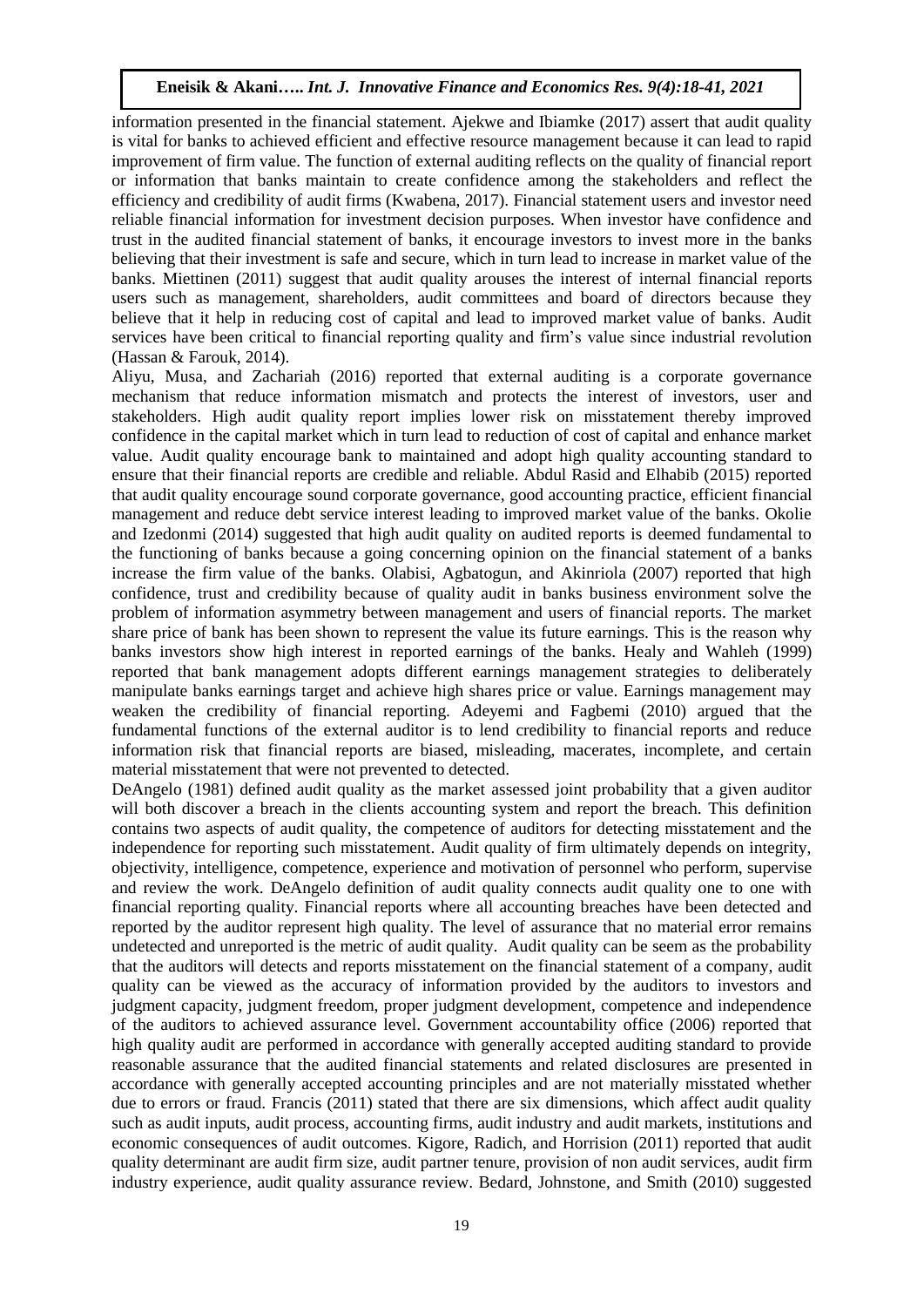that audit quality indicators are accrual quality, accounting restatement, discretionary accruals, going concern report, audit fees, audit tenure, audit firm size, earnings management. The current study adopts quality firm size, audit fees and audit tenure as a measure or indicators of audit quality due to the popularity and significant impact on audit quality. The most commonly used indirect measure of audit quality is audit firm size (Big4). DeAngelo (1981) furnished the theoretical foundation, for the use of this measure, which is based on the relationship between auditor size and cost related to loss of reputation. Audit firms with greater number of clients have more to lose by failing to report a discovered breach. This collateral aspect increases the audit quality supplied by larger audit firms. The argument in support of audit firm size as an indicator of audit quality is based on independence. Kilgore et al. (2011) reported that audit fees are agency cost for the principal according to the agency theory. The essence of the agency theory is the principal, the shareholders employs the auditor as an agent for an annual fee to protect his interest. These principal interests trigger the demand for audit services, which explain the demand for audit services and for determining the pricing of audit fees. Sumunic (1980) argued that audit fees are determined based on the cost structure, by the quantity of resources utilized by the auditor in performing the audit and the per unit factor cost of external audit resource to the auditor and all opportunity cost. An auditor rotation brings fresh eyes at company financial statement and strengthens skepticism which possibly increases the likelihood that the auditor will detect misstatement and challenge questionable accounting practices. Crabtrac, Kordestani, and Majdi (2006) argued that a mandatory audit firm rotation is considered as a means to prevent opinion shopping. Therefore a mandatory auditor rotation has frequently been suggested as an instrument of reinforcing independence and reducing the incidence of audit failure. Meyer, Rigsby and Boone (2007) stated that audit tenure relationship between auditor and client would lead to a decline in audit quality because the auditors do not acquire sufficient client specific knowledge. Lin and Wang (2017) reported that market value is the price at which an asset would trade in a competitive market. It is the price an asset would fetch in the market price or the value that the investment community gives to a particular equity or business. Miettinen (2011) noted that market value is total share outstanding multiply by the current price per share. Market value is commonly used to refer to the market capitalization of publicly traded companies. A company market value is a good indication of investors' perceptions about its business prospects. Market value give an indication of whether a company shares are over or undervalued depending on the difference because market value and fair value. The researcher adopts market price per share as a measures or indicators of market value. Aliyu et al. (2016) suggest that market price per share is the most recent price of a single share in a publicly traded stock. Market price per share is a influenced by supply and demand, when more people are trying to buy a stock than sell it the market price will rise. Heil (2012) stated that when more people are trying to sell a stock than buy it, the market price will fall. The market price per share is used to determine a company market capitalization. Market price per share is the recent share price of a company divide by the total number of outstanding shares. Market price per share is the price that a stock can be readily purchased or sold in the current market place (Nehe & Bajaj, 2017). It is the going price of a share of stock. The market price per share may vary everyday due to changes and fluctuations in the stock market and economy. Market price per share is affected by not only the economy as a whole but also investors' perceptions and expectations (Hemadivya & Rama, 2013). Banks and other financial intermediaries are the hubs of the world's recent financial crises. The drop in value of their asset portfolios, together with fraudulent acts of presenting fictitious financial statements and lack of non-compliance with corporate governance principles mainly as a result of distorted credit management, were some of the core structural sources of the crises (Sanusi, 2010). The questionable role of auditors in enhancing the quality, reliability, and credibility of financial performance and firm value has been controversial. This is because auditor's independence from their clients can be tampered with through poor regulation and supervision of the auditing practice, provision of non audit services to the client, auditor's personal interest in the client's business among others. Basically, the quality of reported earnings and the ability of audit quality to effectively constrain earnings misrepresentation and financial statement manipulations of companies across the world and Nigeria in particular, have become considerably questionable due to recent corporate accounting scandals (Badawi, 2008; Enofe, 2010).

Empirical studies associating audit quality and financial performance have mixed conclusion. For example (Chinedu & Chidoziem 2017; Motoke & Omwenga 2016; Ogbodo 2017; Farouk & Hassan,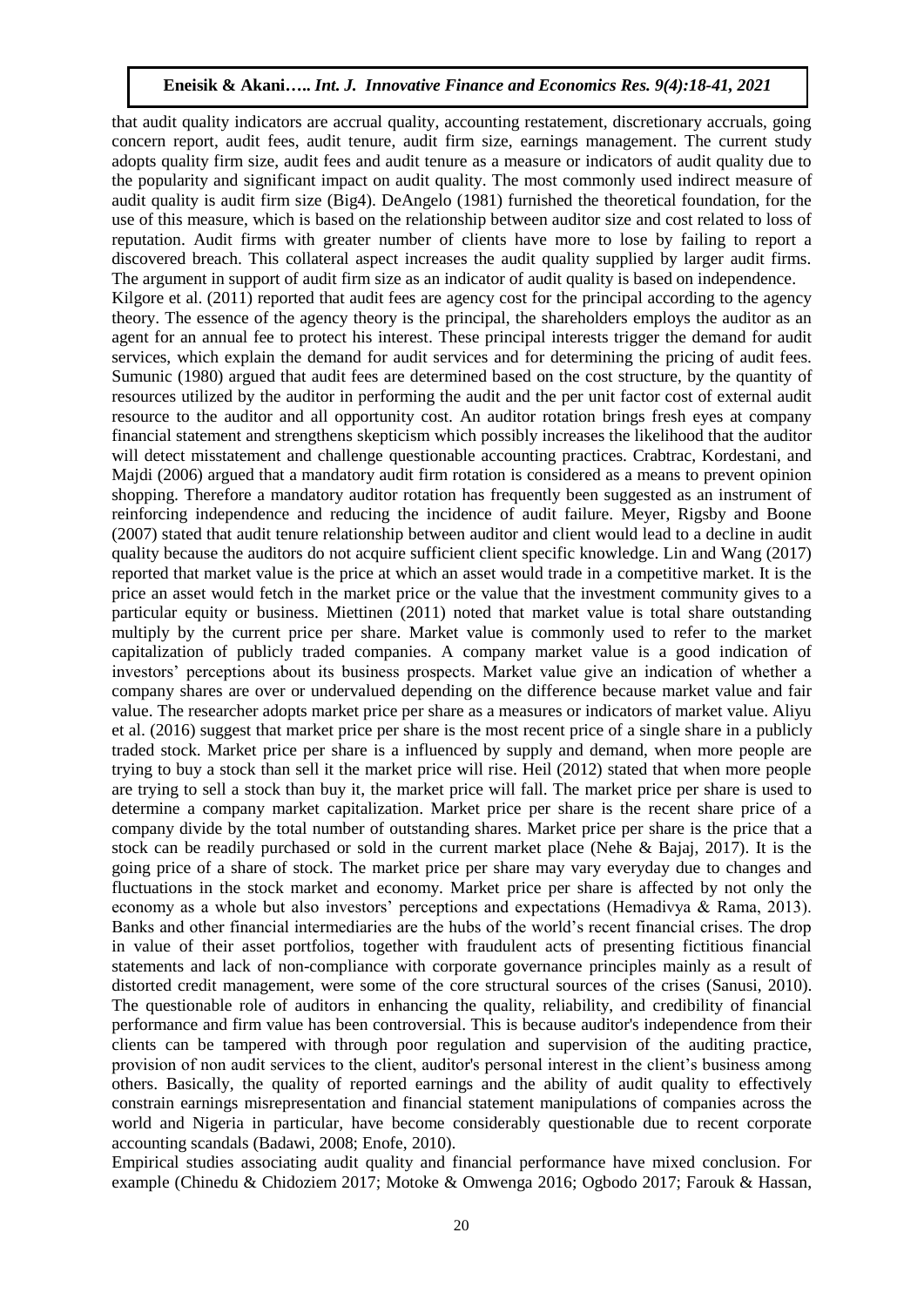2014) reported a positive relationship between audit quality and financial performance of manufacturing firms. However, the studies of Chikwemma & Nwadialor, 2019; Isah & Muhammed, 2019 on audit quality and financial performance of manufacturing firm reported mixed result of significant and no significant relationship between audit quality and financial performance of manufacturing firms. Empirical evidence indicate that much of the studies on audit quality and financial performance and audit quality and firm value are carryout in developed countries such as (Monametsi & Agasha, 2020; Wijaya 2019; Ani & Mohammed, 2015; Elewa & El-Haddad, 2019; Paydarmansh, Salehi, Moradi & Khorrami 2014; Tambun, Manurung, & Murwaningsari 2018; Sayyar, Basiruddin, Abdul Rasid & Elhabib 2016 Rahimi & Amini 2015; Baffa & Yeor 2017; Thipham, Itzenverger, & Mcenally 2020; Jorjam & Gerayeli 2018; Ching, San, & Hoe 2015; Talat & Nazir 2014; Ado, Rashid & Mustapha 2020; Barzegarnezhad 2017; Ahmad, Suhara, & Ilyas 2016; Halim 2017). Empirical evidence suggests that few studies have been conducted on audit quality and market share price in manufacturing firm in Nigeria. (see Okoli & Izedonmi, 2014; Okoli, 2014; Ugwunta, Ugwuanyi, & Ngwa 2018; Felix & Chinyere, 2020; Abba & Sudah, 2020; Morufu & Oluwasenu 2020). However all of these studies focused on manufacturing firms and none was on banking. But the current study focused on audit quality and market value of quoted banks in Nigeria. The results of these studies mention above are mixed, inconsistent an often contradictory. The previous studies mention above adopt earnings management, accrual quality, discretionary accruals, going concern report, audit firm size, audit quality, auditor independence, audit firm industrial experience, audit team attribute, audit firm rotation as a measure of audit quality while this current study adopt audit firm size, audit tenure, audit fee as a measure of audit quality which is different from previous studies. Market value was proxies by dividend yield, dividend per share, price earnings ratio, book dividend cover, book value per share, net assets by past studies mention above while this current study adopt, market price per share as a measure of market value. It is widely believed that audit quality lead to improved firm value in an organization. Hence, this study intends to investigate the relationships between audit quality and market value of quoted banks in Nigeria.

#### **Statement of the Problem**

The financial crises and collapse of a number of industries which prompted accounting regulators to examine carefully, as never before, the reporting practices and accounting standards have helped in generating pressures that motivated changes in the audit quality reporting in the financial statements in the country. The financial scandals have shown the incapacity of these concepts auditor's competence and independence to guarantee audit quality on their own. These have created a revolution in the design and evaluation of the audit quality which needs total reinforcement in order to solve this problem. The need for high quality external audit has become a global concern following corporate scandals involving Enron; World Com; Global Crossing; Cendant; Sunbeam; Independent Insurance; Equitable Life; Lever Brothers; African Petroleum; Cadbury; some fail banks in Nigeria are: Savanna Bank, Allstates Trust Bank, Assurance Banks of Nigeria, City Express Bank, Hallmark Bank, Metropolitan Bank, Liberty Bank, Eagle Bank, Republic Bank, Premier Bank, Intercontinental Bank, Intercontinental Bank, Cooperate Commercial Bank, Gulf Bank, Highland Bank, Lead Bank, pan African Bank, Progress Bank, Trade Bank, United Commercial Bank. The persistent banks and firms failures all over the world have raised some fundamental issues on the quality of audit, independence of the external auditors, among others. The poor audit reports from banks and companies have made attraction of quality and sustainable foreign investments in Nigeria elusive. Studies have shown that the confidence of users of financial statements has been increasingly destroyed by the poor quality of audit reports presented in the financial statements issued in Nigeria (Enekwe, Onyekwelu, Nwoha, & Okwo 2016). The spate of audit failure in the world, especially in Nigeria, has brought great disappointment to the user of financial report. The bane of the problem has been linked to long term of audit firm tenure which has also been linked with creative accounting. In Nigeria audit setting, the challenge of audit tenure and audit quality reporting has not attracted much empirical study beyond mere anecdotal opinions (Mgbame, Eragbhe, & Osazuwa 2012). Auditor tenure has become the focus of much debate. Should a firm replace its auditors on a regular basis, or should the auditor be allowed to build a long term relation with the client? The production of a quality audit report is perceived to foster confidence in financial reports by the users of those reports. Investors in particular tend to place better trust in financial statements that are audited; as the expected independence of the auditor boosts the assurance that important investment decisions can be made on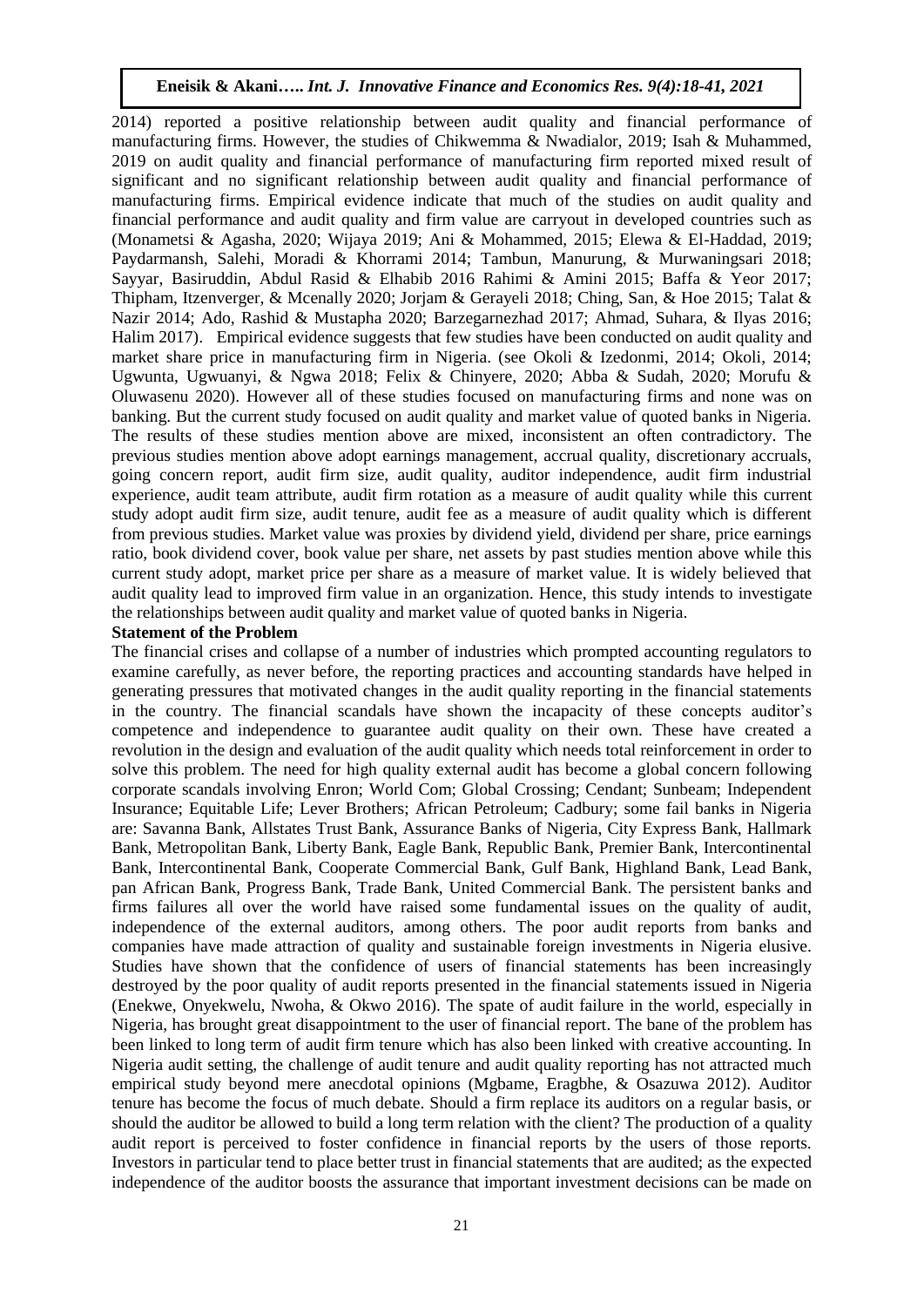the thrust of those statements. The increased confidence of these set of financial users tend to attract the inflow of capital which has the long-run effect of creating growth and development in the business environment.

## **Conceptual Framework**



**Figure 1.1: Conceptual Framework showing the relationship between Audit Quality and Market Value**

Conceptual framework is a system of concepts, assumptions, expectations, beliefs and theories that support and informs your research. It is a network or a plane of interlinked concepts that together provide a comprehensive understanding of a phenomenon or phenomena. Conceptual framework is a pictorial representation of the assumed relationship among study variables. Conceptual framework represents the research synthesis of the literature on how to explain a phenomenon. It maps out the actions required in the course of the study. Hence, the above conceptual framework shows the relationship between the dimension of the independent variable and the measure of the dependent variable of the study. The explanatory variable of this study is audit quality proxy by audit fees, audit tenure, audit firm size as indicated in the conceptual framework while the explained variable of this study is market value measure by market price per share. The researcher in this study aims to ascertain the extent and degree to which the dimensions of the predictor variable enhance the measure of the criterion variable.

## **Objectives of the Study**

The objective of this study is to investigate the relationship between audit quality and market value of quoted banks in Nigeria. The specific objectives are to;

- 1. Determine the relationship between audit fees and market price per share of quoted banks in Nigeria.
- 2. Investigate of relationship between audit tenure and market value per share of quoted banks in Nigeria.
- 3. Ascertain the relationship between audit firm size and market value per share of quoted banks in Nigeria.

#### **Research Hypothesis**

This study guided by the following research hypothesis

**H01:** There is no significant relationship between audit fees and market price per share of quoted banks in Nigeria.

**H**<sub>02</sub>: There is no significant relationship between audit tenure and market value per share of quoted banks in Nigeria.

**H03:** There is no significant relationship between audit firm size and market price per share of quoted banks in Nigeria.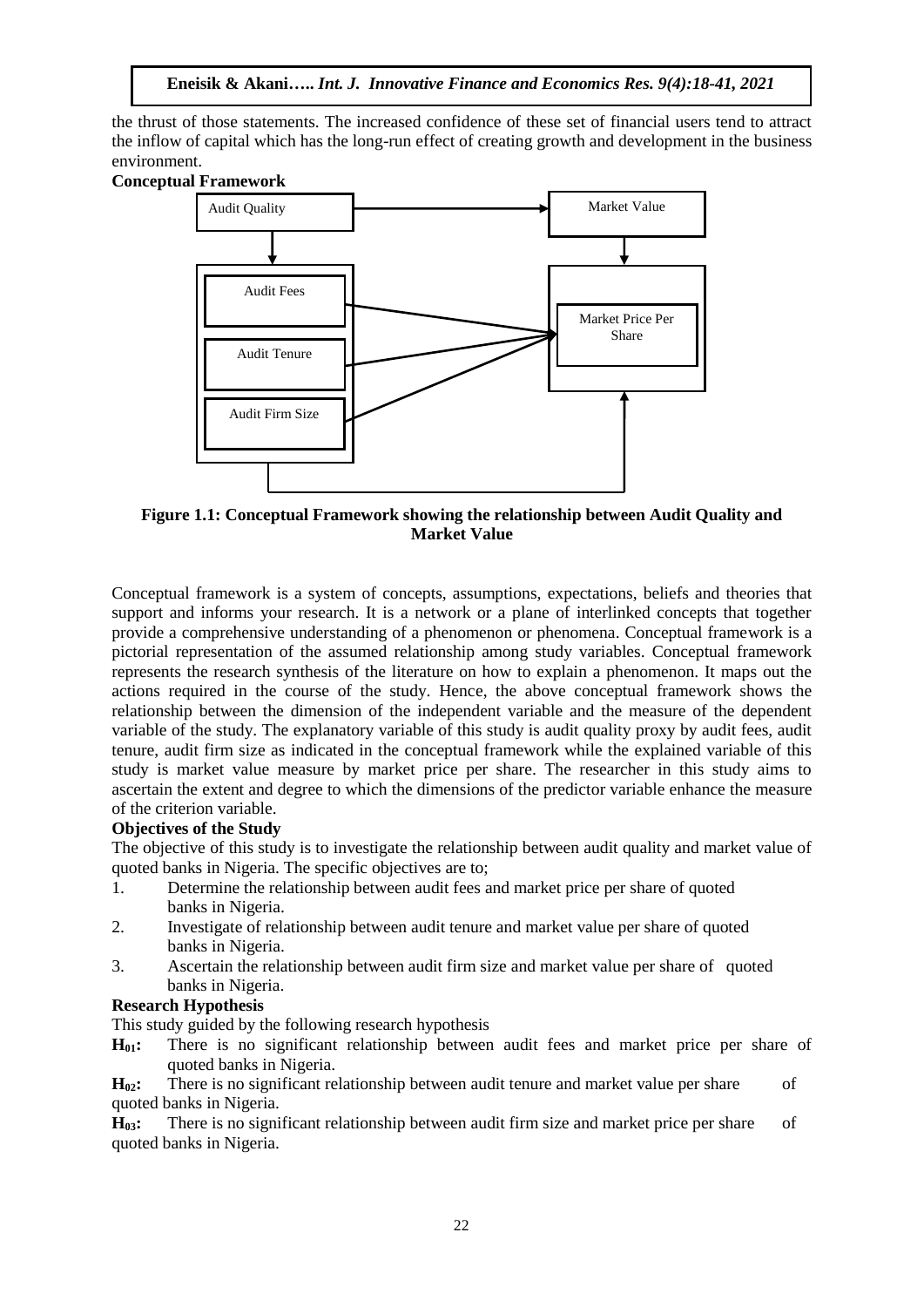## **LITERATURE REVIEW Theoretical Review**

## **Agency Theory**

Agency theory was propounded by Jensen and Meckling in 1976. The agency theory state that there is a relationship between principals and agent (e.g. an owner) engage another person as their agent (or steward) to perform a service on their behalf. Performance of this service results in the delegation of some decision-making authority to the agent. This delegation of responsibility by the principal and the resulting division of labour are helpful in promoting an efficient and productive economy. However, such delegation also means that the principal needs to place trust in an agent to act in the principal's best interests. Estitemi and Omwenga (2016) stated that since the principals do not have access to all the available information as at the time the agent makes his decision, the principals are unable to determine whether the decision made by the agent is favorable or unfavorable for the interest of the firm. In order to avoid the moral hazard, the principals decide to establish a monitoring process such as auditing to control the action of the agent in making some decisions for the firm. They describe auditing as a bonding cost paid by agent to a third party to satisfy the principals' demand for accountability. Any other cost incurred in running the business is borne by principals to protect their economic interests. Auditing is a bonding cost paid by agents to a third party to satisfy the principals' demand for accountability. The audits serve as a basic purpose in promoting confidence and reinforcing trust in financial information by the users and general public. The principal agent relationship as depicted in agency theory is important to understand the role of an auditor in the development of high quality report in the business. This is because the principals place their trust in their agents to act in the best interest of principals but the results of information asymmetries between principals and agents have different motives. Principals may lack trust in their agents and need to put in place some measures or mechanisms, such as the audit, to reinforce the trust. The agency theory is a useful economic theory of accountability which helps to explain the development of audit quality in general. The reason why our study is based on agency theory is that the agency theory is a useful theory of accountability that helps to explain the development of audit practices.

#### **Random Walk Theory**

Random walk theory was propounded by Burton Malkiel in 1973. The random walk theory stated that stock market prices evolve according to a random walk (so price changes are random) and thus cannot be predicted. Random walk theory suggests that changes in stock prices have the same distribution and are independent of each other. Therefore, it assumes the past movement or trend of a stock price or market cannot be used to predict its future movement. In short, random walk theory proclaims that stocks take a random and unpredictable path that makes all methods of predicting stock prices futile in the long run. Random walk theory believes it's impossible to outperform the market without assuming additional risk. It considers technical analysis undependable because chartists only buy or sell a security after an established trend has developed. Random walk is a stock market theory that states that the past movement or direction of the price of a stock or overall market cannot be used to predict its future movement. Originally examined by Maurice Kendall in 1953, the theory states that stock price fluctuations are independent of each other and have the same probability distribution, but that over a period of time, prices maintain an upward trend. In short, random walk says that stocks take a random and unpredictable path. The chance of a stock's future price going up is the same as it going down. Our study was based on the random walk theory because we believed that investors can rely on the principles and ideology of random walk theory to invest in bank shares and in the capital market

## **Conceptual Review**

#### **Audit Quality**

According to Kiabel (2016) auditing is concerned with the verification of accounting data, with determining the accuracy and reliability of accounting statements and reports. Audit is defined as an independent examination of an expression of opinion on the financial statement of an enterprise by an appointed auditor, in pursuance of that appointment and in compliance with any relevant statutory obligation. To this end, audit is expected to improve the value of information presented in the financial statements and as a result of this, audit quality has to do with a display of professionalism, diligence and care by auditor in audit process which should lead to a true and fair view of financial statement The auditing of financial statements refers to conducting an objective evaluation of the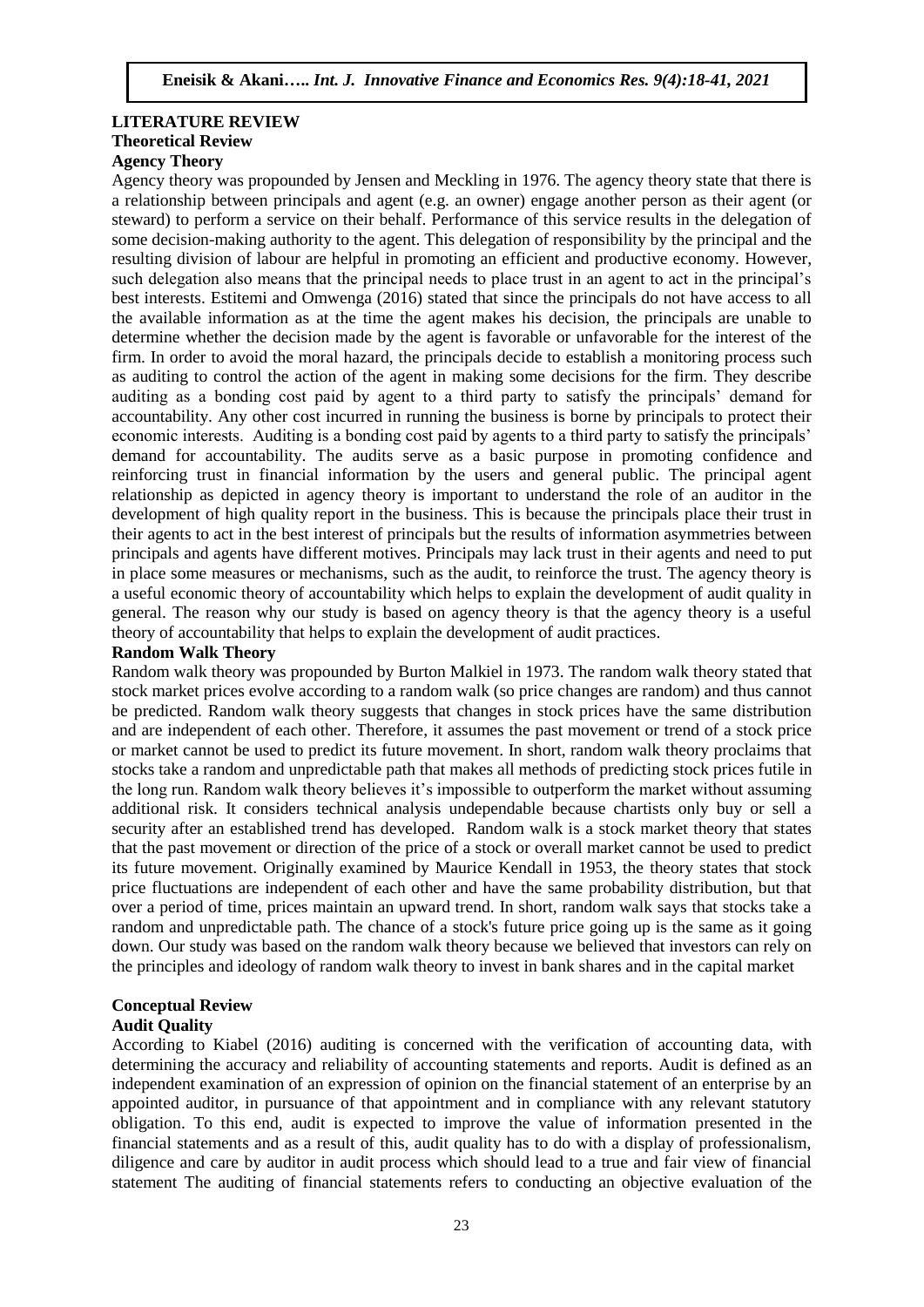financial statements of a company by an independent auditor. Limited liability company's annual accounts are by law required to be audited, in order to ensure that the financial statements give a true and fair view to the users of these statements (European Commission, 2010). Although it is acknowledged that it is not reasonable to expect that the audited accounts are entirely free of misstatements, the European Commission (2010) argues that the goal of auditors is to minimize the risk that financial information is misstated. By performing the audit of companies' financial statements, the auditor will provide stakeholders such as investors and shareholders with an opinion on the extent to which the companies' financial statements are accurately presented. Porter, Simon, and Hatherly (2008) describes an external audit as an examination of an entity's financial statements to provide evidence supporting the information contained in those statements. Bahram (2007) asserts that to carry out an audit in a manner that meets the reasonable expectations of users of audited financial statements, it is essential that work is performed with due regard for audit quality. The audit firm must not compromise quality to achieve financial benefits. It is on record that several efforts have been made to conceptualize audit quality in the past, however, none has achieved recognition and acceptance on a universal basis (International Auditing and Assurance Standards Board, 2014). The starting point in defining audit quality that is cited by most audit researchers is that of DeAngelo (1981) who defines audit quality as the market-assessed joint probability that an auditor will discover a breach in the client's accounting system and be able to report the breach. The definition emphasizes two important aspects of audit quality viz: the professional competence of the auditor firm that determines the likelihood of detecting misstatement and the independence and objectivity of the auditor that determines the decision about a detected misstatement. Audit quality, in this context, is perceived as a function of both auditor competence and auditor independence. That is, discovering misstatements and reporting them. The most well-known definition of audit quality, which has been broadly accepted by scholars, is the one by DeAngelo (1981) which states that the quality of audit services is defined to be the market-assessed joint probability that a given auditor will both discover a breach in the client's accounting system and report the breach. This definition broadly means that audit quality depends on the probability that the auditor discovers a misstatement in a financial statement and actually reports the misstatement. Many researcher and authors have written about the dimension of audit quality. According to DeAngelo (1981) audit quality dimension or proxy accrual quality, discretionary accruals, accounting reinstatement, audit reinstatement, going concern report.

#### **Audit Fees**

Audit Fees can be defined as the amount charged to a client to conduct specific services by the accountant. The fees may vary by size or based on the type of service provided but there have been many questions from researchers whether it affects audit quality. The amount of audit fee can vary depending on the assignment risk, the service complexity, the level of expertise required, the cost structure of Public Accountant Firm and other professional considerations (Rahmina & Agoes, 2014). Audit fees can be explained to be the amount charged by the auditor for an audit assignment carried out. That is, the amount charged by the auditor for any work done in order to express opinion on the true and fair state of affairs or position of the client's enterprise. Suharli and Nurlaelah (2008) described audit fee as the fee charged by a public accountant to the client for the financial audit services. Yuniarti (2011) that the audit fee is the fees paid for annual audits and reviews of financial statements for the most recent fiscal year. The amount of audit fee can vary depending on the complexity of services, assignment risk; the cost structure of Public Accountants Firm, the required level of expertise, and other professional considerations.

#### **Audit Tenure**

An audit firm's tenure can be defined as the length of time an auditor performs services for a client. Risk associated with the loss of independence is increased once client relationships are maintained for a long period of time. On the other hand, other individuals believe having a lasting and faithful relationship will augment independence. Auditor tenure is described as the length of time between auditor and client relationships (Okolie, 2015). A lengthy tenure between the audit firm and her client may weaken the audit strength and less caution and compromise on the part of the auditor in the face of prevailing familiarity. Moreover, a lengthy engagement may result in less effort on the part of the auditor to signal internal control failures and risk profiles. This is because the extent to which the auditor is objective in the detection of irregularities intensifies in the first years of audit engagement,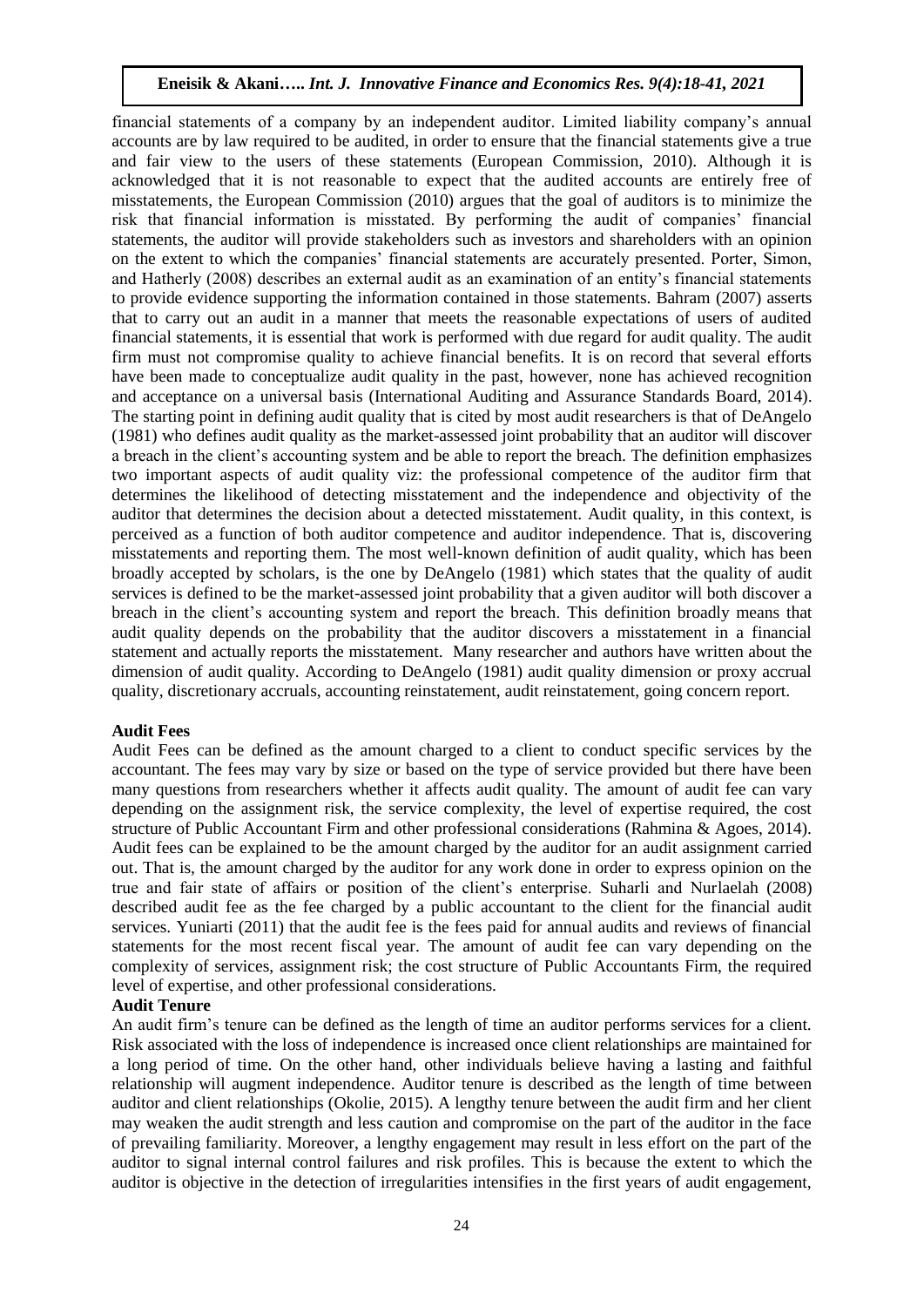but begins to wane with time, until it reaches its lowest ebb after many years of audit service. In recent times, there has been substantial decrease in number of years for auditor tenure in advance countries. In the US, auditor tenure has been reduced from seven to four years. Europe recommends an engagement period of five years. Audit tenure is the agreed period of engagement between the auditor and client (Hartadi, 2009). The issue of audit tenure is usually linked to auditor independence. Research conducted by Ghosh and Moon (2003) shows that audit quality increases as audit tenure increases. This result is however contrary to the results of a research conducted by Indah (2010), which reveals that as the length of auditor-client relationship increases; there could be decrease in the level of audit quality, because too long auditor-client relationship impairs auditor's independence. Furthermore, the audit quality decreases as the auditor-client relationship lengthen (Deis & Giroux, 1992). However, the study involving going-concern report in the US suggest that audit reporting failures are significantly higher in the first few years of auditor-client relationship (Geiger & Raghunandan, 2002). According to Chen (2008) audit firm tenure as well as audit partner tenure, affects quality of reported earnings. Audit tenure is the agreed period of engagement between the auditor and client (Hartadi, 2009). There are two opposing views on the effects of auditor tenure on audit quality. One states that as the auditor client relationship lengthens, the auditor may develop a close relationship with the client and become more likely to act in favor of management, thus reducing audit quality. This view supports mandatory audit partner rotation. The other view is that as auditor tenure lengthens, auditors increase their understanding of their clients' business and develop their expertise during the audit, resulting in higher audit quality. The literature on auditor tenure has generally concluded that long auditor tenure does not impair audit quality.

#### **Audit Firm Size**

The size of audit firm has been used as a surrogate for audit quality, that is, large audit firms have a reputation to safeguard and therefore will ensure an independent quality audit service. Larger audit firms have better financial resources and research facilities, superior technology and more talented employees to undertake large company audits than do smaller audit firms. Their larger client portfolios enable them to resist management pressure, whereas smaller firms provide more personalized services due to limited client portfolios and are expected to succumb to management requirements (Mahdi & Ali, 2009). Therefore, the size of audit firm is an important characteristic that reflects auditor independence. Thus, the issue of maintaining auditor independence is more crucial for smaller firms than larger firms. A large body of research examines the relationship between audit firm size and audit quality. Large audit firms are motivated to perform better audits because they have a high reputation and do not want to risk losing their reputation. They also have substantial material and human resources to attract more specialized and skilled personnel. Large audit firms earn more revenue because they reduce their clients' exposure to prosecution because of having more experience. The size of the audit firm is one of the most important factors affecting the measurement of audit quality, as it is positively related to the quality of audit, where audit firms often provide better audit quality than other audit firms do. According to Dang (2004) the audit firm size limitation, as an alternative to measuring audit quality, is based on two main assumptions: Audit firm reputation: Carcello and Nagy (2004) believe that the reputation of the audit firm means the circulation of the audit firms name in the market as it provides quality audit services by giving credibility to the audited financial reports, and the auditor must act in a manner consistent with the reputation of the profession and refrain from any misconduct that negatively affects the audit firm reputation. Moreover, the audit firm reputation is measured by the increasing the number index of clients and the size of the audit firm.

#### **Market Value**

Lin and Wang (2017) reported that market value is the price at which an asset would trade in a competitive market. It is the price an asset would fetch in the market price or the value that the investment community gives to a particular equity or business. Miettinen (2011) noted that market value is total share outstanding multiply by the current price per share. Market value is commonly used to refer to the market capitalization of publicly traded companies. A company market value is a good indication of investors' perceptions about its business prospects. Market value give an indication of whether a company shares are over or undervalued depending on the difference because market value and fair value. Market value is the value of an asset/security as determined by the forces of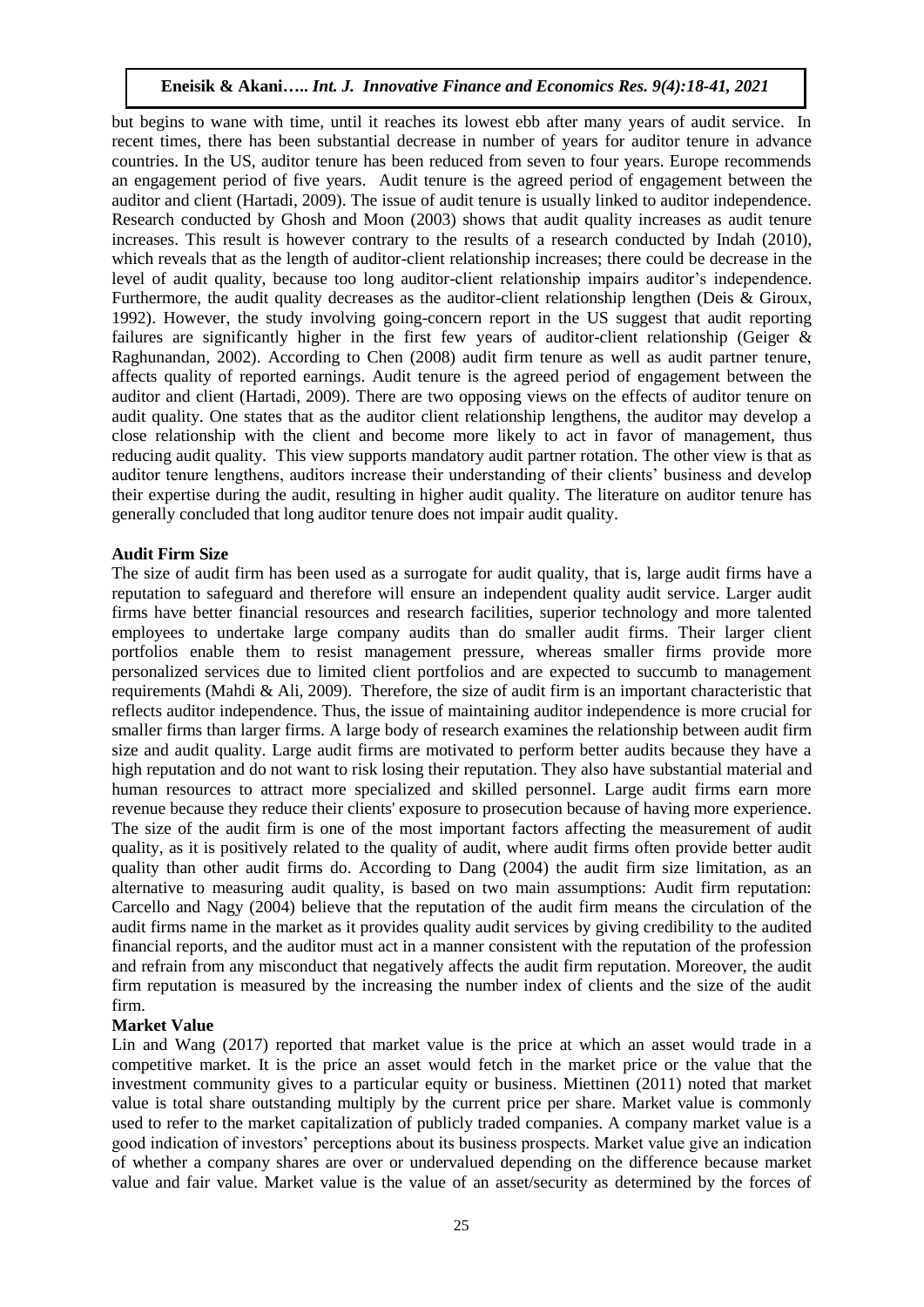demand for and supply of the assets. It is the perceived or observed value of an asset on the market. It is also known as current value. It is in fact the mutually accepted worth (cost or price depending on the individual) of the asset after negotiation. Most assets that have market values have their values determined by specialized markets such as the stock exchange. The acceptance of any asset depends on the perception of the potential investor after comparing the market value to the intrinsic value. An asset is undervalued or under-priced or favorably priced if the market value of the asset is less than the intrinsic value. If the intrinsic value of the asset is less the market value, then the asset is overvalued, over-priced or favorably priced. Where the latter occurs, the investor would ordinarily be acquiring an asset at more expensive value than he would ordinarily have paid. An investor would acquire an overpriced asset if he expects the asset to record a bullish price movement such that if the anticipated price movement crystallizes, the investor can make capital gain.

#### **Market Price Per Share**

Market price per share is the most recent price of a single share in a publicly traded stock market price per share is a influenced by supply and demand when more people are trying to buy a stock than sell it the market price will rise. Market price per share is the price that a stock can be readily purchased or sold in the current market place (Nehe & Bajaj, 2017). It is the going price of a share of stock. The market price per share may vary everyday due to changes and fluctuations in the stock market and economy. Market price per share is affected by not only the economy as a whole but also investors' perceptions and expectations (Hemadivya & Rama, 2013). Hery (2017) stated that the price of a stock is strongly influenced by the law of demand and supply. The price of the stock tends to rise when a stock experiencing excess demand and tends to fall if the case of excess offer. When more people are trying to sell a stock than buy it, the market price will fall. These actions may be driven by company assets, such as good or bad news released about earnings reports. Supply and demand can driven non financial factors such as new laws, government regulations, chief executive, officer controversy. The market price per share is used to determine a company market capitalization. Market price per share is the recent share price of a company divide by the total number of outstanding shares. Market price per share of common stock is the amount of money investors are willing to pay for each shares. The price of shares rises and falls in responses to investor demand. The market price tend to move toward an equilibrium point at which the number of sellers or supply equals the number of buyers or demand if the number of buyers should increase, the price will trend upward. Conversely, if the number of buyers fails or the number of sellers increases the price tends to fall. There are factors that influence market price per share or market value per share such as reported income, reported cash flows, existence of a stock buyback program, investor perceptions of the future prospect of an issuing entity's industry and of the economy as a whole. The price of the stock is the value of current or present value of the stream of cash that is expected to be accepted. Stock price on the capital market is determined by the strength of demand and offer supply. Increasingly many investors who bought the stock, the more high- priced stocks such. The price of shares in the trade and investment is the price that refers to the price of the stock the latest in trading stock. Sartono (2015) defines the price of the stock is at a value now or the present value of a stream of cash expected to be received. It can be concluded that the stock price is the present value which is expected to be accepted and determined by supply and demand.

#### **Empirical Review**

Ugwunta and Ugwuanyl (2018) examined the effect of audit quality on share prices of Nigerian oil and gas firms using the regression and covariance analyses. Findings from the regression analysis suggest that the composition of the audit committee and auditor type has significant effect on the market prices of quoted firms. There is a positive and significant relationship between audit committee composition and share prices. The covariance analysis suggests that while auditor type (BIG4/NONBIG4), auditor independence, and composition of the audit committee have a positive and significant relationship with market price of shares, tenure of external auditors has a negative relationship with the market price of shares. The study recommends that firms should strive to associate with the BIG4 external auditors in Nigeria as such an association could enhance the credibility of the audit process and by extension their share prices; regulatory authorities should discourage joint audit and non-audit services to firms because it could threaten the independence of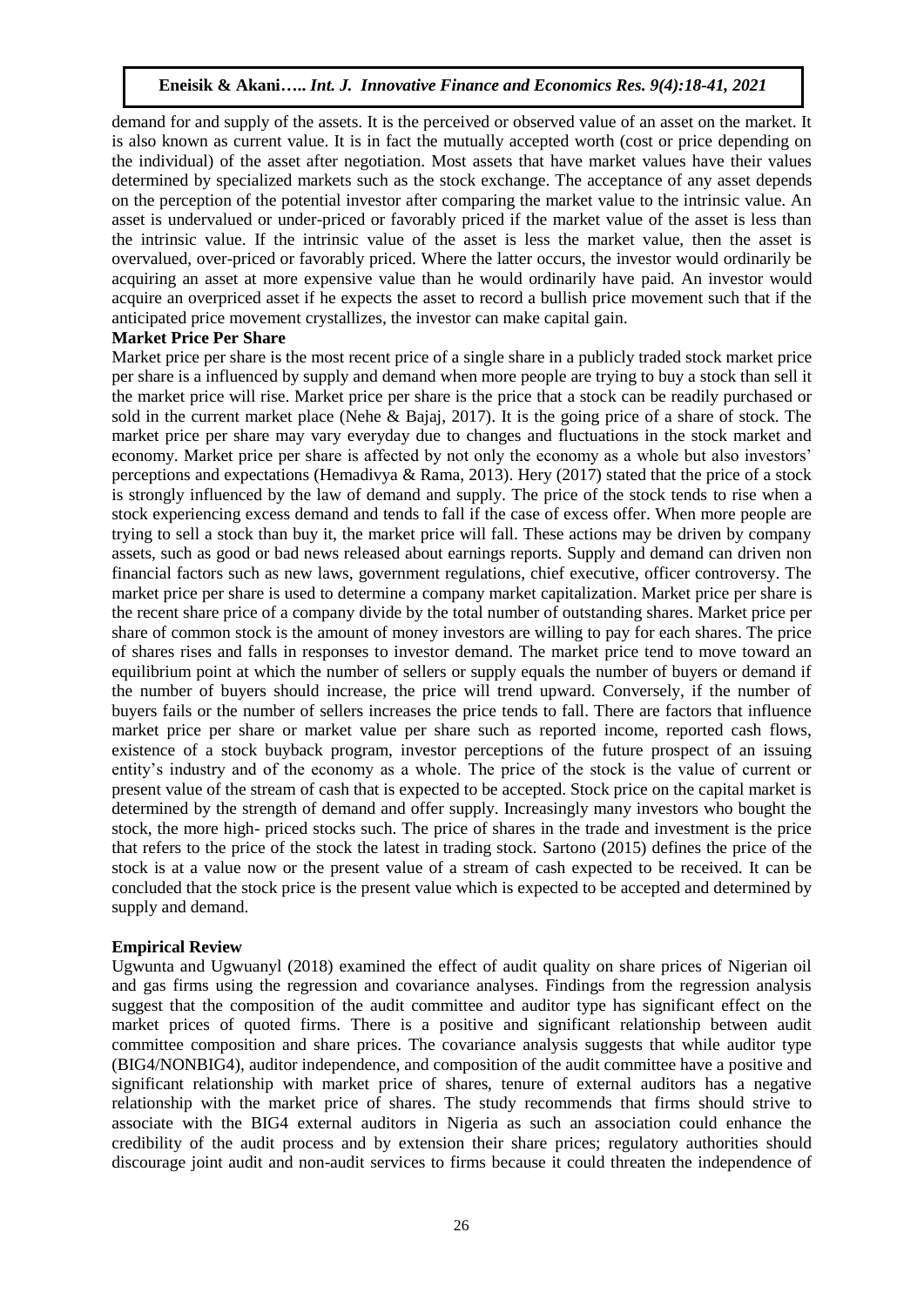external auditors. Regulatory agencies should also present distinct statements on the tenure of the external auditors to be clearly stated in annual reports.

Wijaya (2019) examine the effect of audit quality on firm value in manufacturing companies listed on the Indonesian Stock Exchange in 2013 to 2017. Population of the study is all manufacturing companies listed on the Indonesian Stock Exchange. Sampling was carried out using a purposive sampling method. Research data were tested using multiple regression analysis. Findings: The results from this study show that audit quality has a positive effect on firm value in manufacturing companies on the Indonesian Stock Exchange. Practical Implications: The Indonesian capital market gives a positive appreciation to companies that have higher quality audits. Higher audit quality is expected to reduce agency costs, reduce information asymmetry and increase firm value. Companies are advised to use higher quality auditors in order to increase firm value in the Indonesian capital market. Audit quality which is proxied by Big 4 and non-big 4 auditors has been proven to have a positive influence on firm value in manufacturing companies on the Indonesia Stock Exchange.

Abba and Sadah (2020) examined the impact of audit quality on firm value of listed deposit money banks in Nigeria. Firm value was the dependent variable proxy by Tobin's Q and audit quality the independent variable proxy by audit size and industry specialized audit. The study adopted correlational research design and data were extracted from the published annual reports and accounts of the 13 banks that represent the sample of the study for the period of 6 years covering 2013 to 2018. The study employed pool multiple regression as a technique of data analysis. The result shows that industry specialized auditor has a significant positive influence on firm value of listed deposit money banks in Nigeria. Audit size has no significant influence on firm value of the banks. This finding implies that the more deposit money banks in Nigeria are audited by industry specialize auditor the higher the firm value of the banks. Therefore the study conclude that industry specialized auditors have better understanding of the complexity in the banking industry thereby improving the firm value by providing quality audit service. The study recommends that the managers of deposit money banks in Nigeria should employ more service of industry specialized audit in other to increase investors' confidence and thereby improve the firm value.

#### **RESEARCH METHODOLOGY**

This study adopts ex-post facto as well as descriptive research design using panel data for thirteen years, 2006-2019. This type of research design is used where the phenomenon under investigation has already taken place. The population of this study comprises all the fourteen quoted banks on the Nigeria Stock Exchange. The purposive and judgmental sampling technique was adopted in this study to select twelve of the quoted banks to represents the sample size. This study adopts secondary data method of data collection. Secondary data were obtained from audited annual financial reports of quoted banks from 2006-2019. The study adopt the use of panel least square regression through pooled effect, fixed effect, random effect determined by Hausman test to test the formulated hypothesis at 0.05 level of significance, with the aid of Eviews 10 econometric statistical software. The study also carryout unit root test, co-integration test, granger causality test, vector error correctional estimates, error correction model test. Audit fees is measured as Natural log of the audit fees paid by the company, Audit Tenure Length of auditor-client relationship '1' if 3 years plus '0' if otherwise. Audit Firm Size '1' if the audit firm used by the bank within the period of study is the Big4 such as PWC, KPMG Deloitte and Ernst & Young otherwise '0'. Market Price Per share obtained directly from CSCS at www.cashcraft.com, price earnings ratio are measured as market price per share divide by earnings per share at the end of the year.  $M - 3 - 10$ 

|         | <b>NIOGEL SPECIFICATION</b> |                                              |  |
|---------|-----------------------------|----------------------------------------------|--|
|         | $MKV = f(AQP)$              |                                              |  |
| $MKV =$ |                             | $\alpha_0 - \alpha_1 AQP + \varepsilon_{it}$ |  |

#### **Functional Relationship**

 $MPS = f(AFS, ATE, AFZ)$  iii  $MPS_{it} = \beta_0 + \beta_1 AFS_{it} + \beta_2 ATE_{it} + \beta_3 A FZ_{it} + \varepsilon_{it}$  iv Where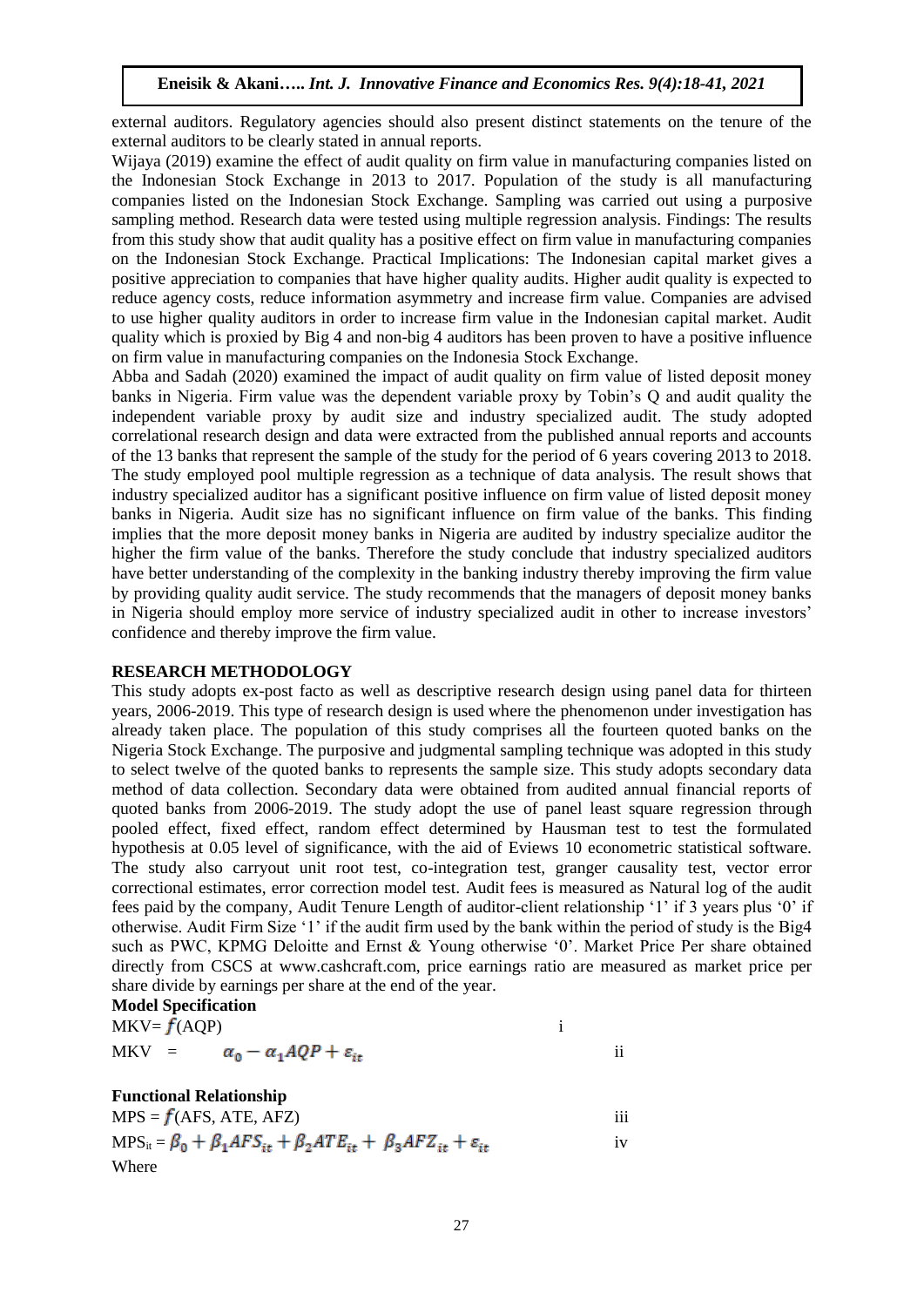**Eneisik & Akani…..** *Int. J. Innovative Finance and Economics Res. 9(4):18-41, 2021*

| AQ                    | $=$      | <b>Audit Quality</b>          |
|-----------------------|----------|-------------------------------|
| <b>MKV</b>            | $=$      | <b>Market Value</b>           |
| <b>AFS</b>            |          | <b>Audit Fees</b>             |
| <b>ATE</b>            | $=$      | Audit Tenure                  |
| <b>AFZ</b>            | $\equiv$ | Audit Firm Size               |
| <b>MPS</b>            |          | Market Price Per share        |
| $it_1 - it_4 =$       |          | Slope                         |
| $\beta_1 - \beta_4 =$ |          | <b>Regression Coefficient</b> |
| α                     | $=$      | <b>Regression Constant</b>    |
| $\varepsilon_{it}$    |          | Error Term                    |

## **DATA ANALYSIS AND INTERPRETATION Table 4.1: Summary of Unit Root Test at First Difference Level One for All Variables**

| <b>Variables</b> | <b>Methods of Test</b>      | Coefficient | <b>Probability</b> | Level | <b>Discovery</b> | <b>Decision</b>                             |
|------------------|-----------------------------|-------------|--------------------|-------|------------------|---------------------------------------------|
| <b>DAFS</b>      | Levin, Lin & Chu t*         | $-7.25178$  | 0.0000             | 1(1)  | No Unit Root     | Stationary at 1st<br>difference             |
|                  | Im, Pesaran and Shin W-stat | $-7.65827$  | 0.0000             | 1(1)  | No Unit Root     | Stationary at 1st<br>difference             |
|                  | ADF - Fisher Chi-square     | 99.4386     | 0.0000             | 1(1)  | No Unit Root     | Stationary at 1st<br>difference             |
|                  | PP - Fisher Chi-square      | 138.484     | 0.0000             | 1(1)  | No Unit Root     | Stationary at 1st<br>difference             |
| <b>DATE</b>      | Levin, Lin & Chu t*         | $-14.5466$  | 0.0000             | 1(1)  | No Unit Root     | Stationary at 1st<br>difference             |
|                  | Im, Pesaran and Shin W-stat | $-12.2940$  | 0.0000             | 1(1)  | No Unit Root     | Stationary at 1st<br>difference             |
|                  | ADF - Fisher Chi-square     | 61.7400     | 0.0000             | 1(1)  | No Unit Root     | Stationary at 1st<br>difference             |
|                  | PP - Fisher Chi-square      | 56.3506     | 0.0000             | 1(1)  | No Unit Root     | Stationary at 1 <sup>st</sup><br>difference |
| <b>DAFZ</b>      | Levin, Lin & Chu t*         | $-4.96306$  | 0.0000             | 1(1)  | No Unit Root     | Stationary at 1st<br>difference             |
|                  | Im, Pesaran and Shin W-stat | $-4.37766$  | 0.0000             | 1(1)  | No Unit Root     | Stationary at 1st<br>difference             |
|                  | ADF - Fisher Chi-square     | 14.3213     | 0.0000             | 1(1)  | No Unit Root     | Stationary at 1st<br>difference             |
|                  | PP - Fisher Chi-square      | 14.3213     | 0.0000             | 1(1)  | No Unit Root     | Stationary at 1st<br>difference             |
| <b>DMPS</b>      | Levin, Lin & Chu t*         | $-13.7699$  | 0.0000             | 1(1)  | No Unit Root     | Stationary at 1st<br>difference             |
|                  | Im, Pesaran and Shin W-stat | $-13.1817$  | 0.0000             | 1(1)  | No Unit Root     | Stationary at 1st<br>difference             |
|                  | ADF - Fisher Chi-square     | 164.916     | 0.0000             | 1(1)  | No Unit Root     | Stationary at 1st<br>difference             |
|                  | PP - Fisher Chi-square      | 187.189     | 0.0000             | 1(1)  | No Unit Root     | Stationary at 1st<br>difference             |

**Source: Extract from Unit Root Test Result E-view 10 2021**

Table 4.1 shows unit root test for stationary or non stationary for all variables adopted for this study. The result of the Levin, Lin and Chu test, 1m pesaran ADF-fisher chi-square and PP-fisher chi-square shows that all variable are stationary at first differences and the probability values is less than 0.05 percent level of significance. The null hypothesis is rejected on the basis that the absolute value of the calculated ADF test is larger than the absolute value of the Mackinnon critical value. Therefore, the variables adopted for this study are stationary at first difference.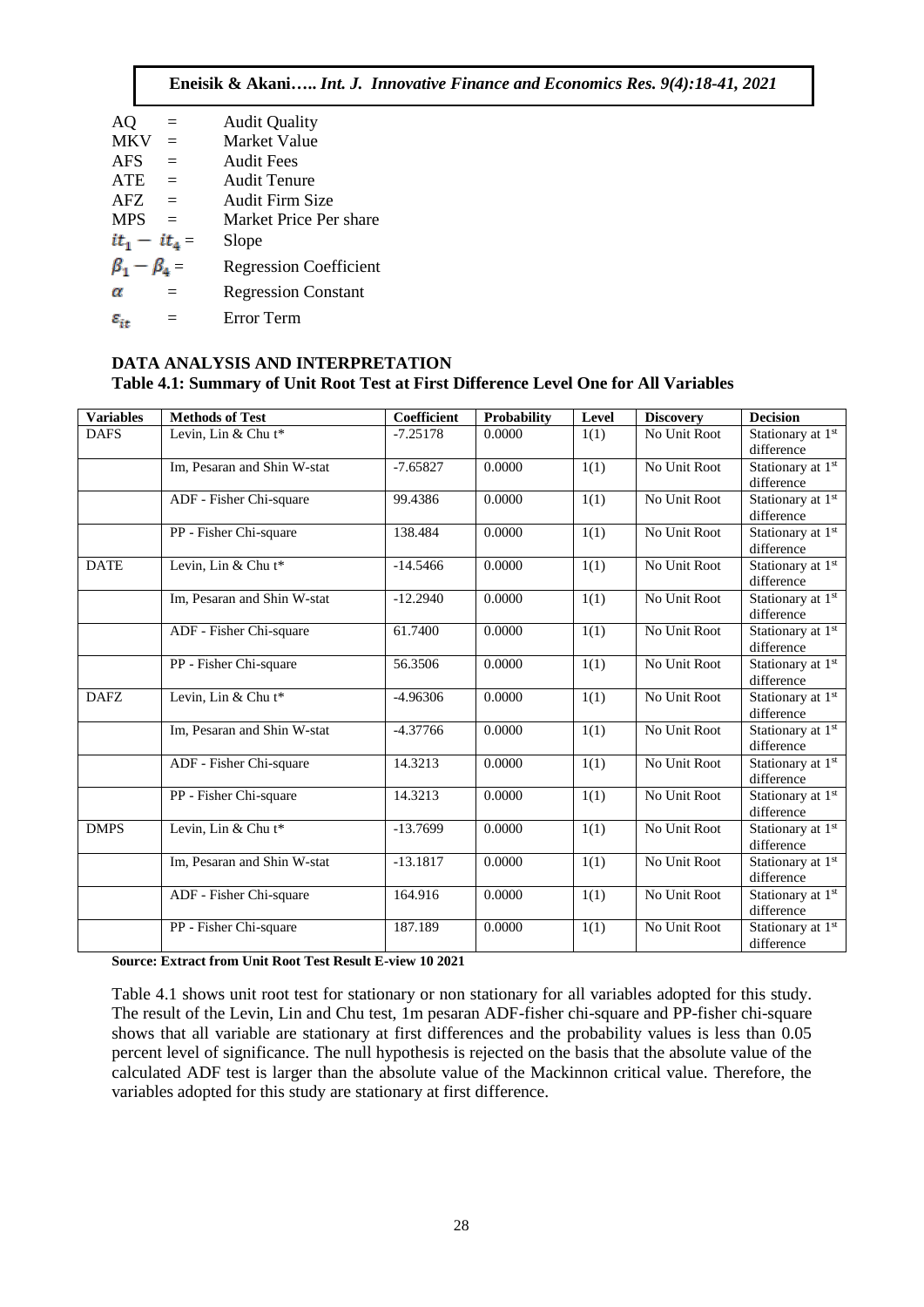#### **Table 4.2: Pooled Ordinary Least Square for Market Price Per Shares**  Dependent Variable: MPS Method: Panel Least Squares Date: 07/19/21 Time: 12:28 Sample: 2006 2019 Periods included: 14 Cross-sections included: 13 Total panel (balanced) observations: 182

| Variable           | Coefficient | Std. Error            | t-Statistic | Prob.    |
|--------------------|-------------|-----------------------|-------------|----------|
| C                  | $-13.19525$ | 16.81008              | $-0.784961$ | 0.4335   |
| <b>AFS</b>         | 1.321083    | 0.872134              | 1.514770    | 0.1316   |
| <b>ATE</b>         | $-6.617126$ | 3.461832              | $-1.911452$ | 0.0576   |
| AFZ.               | 6.488908    | 3.093802              | 2.097390    | 0.0374   |
| R-squared          | 0.949297    | Mean dependent var    |             | 11.09192 |
| Adjusted R-squared | 0.833274    | S.D. dependent var    |             | 11.11301 |
| S.E. of regression | 10.92656    | Akaike info criterion |             | 7.642003 |
| Sum squared resid  | 21251.37    | Schwarz criterion     |             | 7.712421 |
| Log likelihood     | $-691.4223$ | Hannan-Quinn criter.  |             | 7.670549 |
| F-statistic        | 3.076607    | Durbin-Watson stat    |             | 2.030830 |
| Prob(F-statistic)  | 0.028979    |                       |             |          |

Table 4.2: show the pooled ordinary least square regression result for the joint 1mp act of the relationship between audit fees, audit tenure and audit firm size on market price per share of quoted banks in Nigeria. The pooled ordinary least square regression estimate pooled all the one hundred and eighty-two observations together neglecting the cross section and series nature of the data, the major problem with the pooled regression estimate is that it does not allow for heterogeneity or individuality of the sectors considered in the model. The result shows audit fees had positive and insignificant impact on market price per share of quoted banks in Nigeria. The result also indicate that audit tenure had negative and significant impact on market price per share while audit firm size had positive and significant impact on market price per share of quoted banks in Nigeria. The coefficient of determination which measure goodness of fit as indicated by R-square is 0.949297. This means that 94% of the variation observed in the explained variable (market price per share) was explained by variation in the explanatory variables (audit fees, audit tenure and audit firm size) while 6% of the changes were explained by unknown variable. The test of goodness of fit of the model as indicated by the  $R^2$  was properly adjusted by the tax adjusted R square of 83%. The probability value of the fstatistic of market price per share is 3.076607 and the probability of the f-statistic which is value at 0.028979 is less than 0.05 at 5% level of significance. This suggest that audit fees, audit tenure and audit firm size jointly had a significant impact on market price per share of quoted banks in Nigeria. The Durbin Waton statistics test result of the model which is valued at 2.030830. This implies that there is no serial auto-correlation in the model since the Durbin Waton result is within the accepted limit.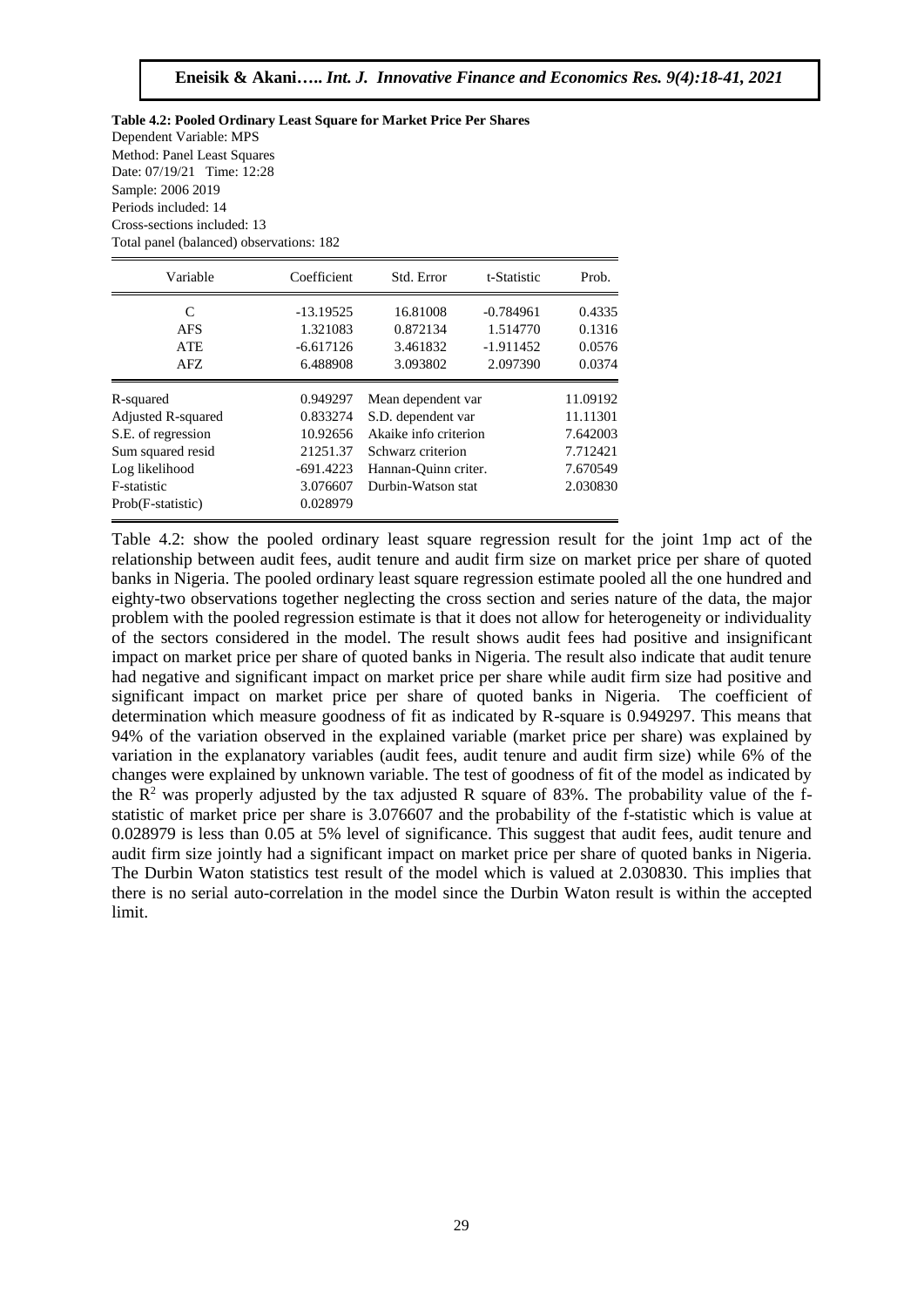| Table 4.3: Fixed Effect Model for Market Price Per Shares |
|-----------------------------------------------------------|
| Dependent Variable: MPS                                   |
| Method: Panel Least Squares                               |
| Date: 07/19/21 Time: 12:30                                |
| Sample: 2006 2019                                         |
| Periods included: 14                                      |
| Cross-sections included: 13                               |
| Total panel (balanced) observations: 182                  |

| Variable                                                                                                                                       | Coefficient                                                                       | Std. Error                                                                                                                           | t-Statistic                                           | Prob.                                                                |  |  |  |  |
|------------------------------------------------------------------------------------------------------------------------------------------------|-----------------------------------------------------------------------------------|--------------------------------------------------------------------------------------------------------------------------------------|-------------------------------------------------------|----------------------------------------------------------------------|--|--|--|--|
| C<br><b>AFS</b><br>ATE<br><b>AFZ</b>                                                                                                           | 27.16730<br>$-0.211899$<br>-8.946238<br>-4.049233                                 | 17.19924<br>0.834324<br>2.740670<br>3.769188                                                                                         | 1.579565<br>$-0.253977$<br>$-3.264252$<br>$-1.074298$ | 0.1161<br>0.7998<br>0.0013<br>0.2842                                 |  |  |  |  |
| <b>Effects Specification</b>                                                                                                                   |                                                                                   |                                                                                                                                      |                                                       |                                                                      |  |  |  |  |
| Cross-section fixed (dummy variables)                                                                                                          |                                                                                   |                                                                                                                                      |                                                       |                                                                      |  |  |  |  |
| R-squared<br><b>Adjusted R-squared</b><br>S.E. of regression<br>Sum squared resid<br>Log likelihood<br><b>F-statistic</b><br>Prob(F-statistic) | 0.822888<br>0.779775<br>8.015438<br>10665.04<br>-628.6823<br>12.12842<br>0.000000 | Mean dependent var<br>S.D. dependent var<br>Akaike info criterion<br>Schwarz criterion<br>Hannan-Quinn criter.<br>Durbin-Watson stat |                                                       | 11.09192<br>11.11301<br>7.084421<br>7.366092<br>7.198607<br>2.069385 |  |  |  |  |

Table 4.3: Shows the panel fixed effect model one result indicating that audit quality is measured by audit fees, audit tenure and audit firm size while market value is measured by market price per share. The result indicates that audit fees has a negative and insignificant impact on market price per share and audit tenure had a negative and significant impact on market price per share while audit firm size had a negative and insignificant impact on market price per share of quoted banks in Nigeria. The  $\mathbb{R}^2$ of the regression model which indicate 0.822888 implies that 82% variations in dependent variables (market price per share) can be attributed to the changes or influences of our explanatory variables while the remaining 8% variations were cause by others factor not included in the model. However, the overall f-statistics is 12.12842 with a probability value of 0.000000 which indicates that the explanatory variables of audit fees, audit tenure and audit firm size have statistically significant impact on the dependent variable (market price per share) because the probability of f-statistics is less than 5%, the level of significance adopted for this study. The probability value of the f-statistic test is 0.00000 which is less than 0.05 significance level. Hence, reject  $H_0$  and accept  $H_1$  Therefore we conclude that audit fees, audit tenure and audit firm size had significant impact on market price per share of quoted banks in Nigeria.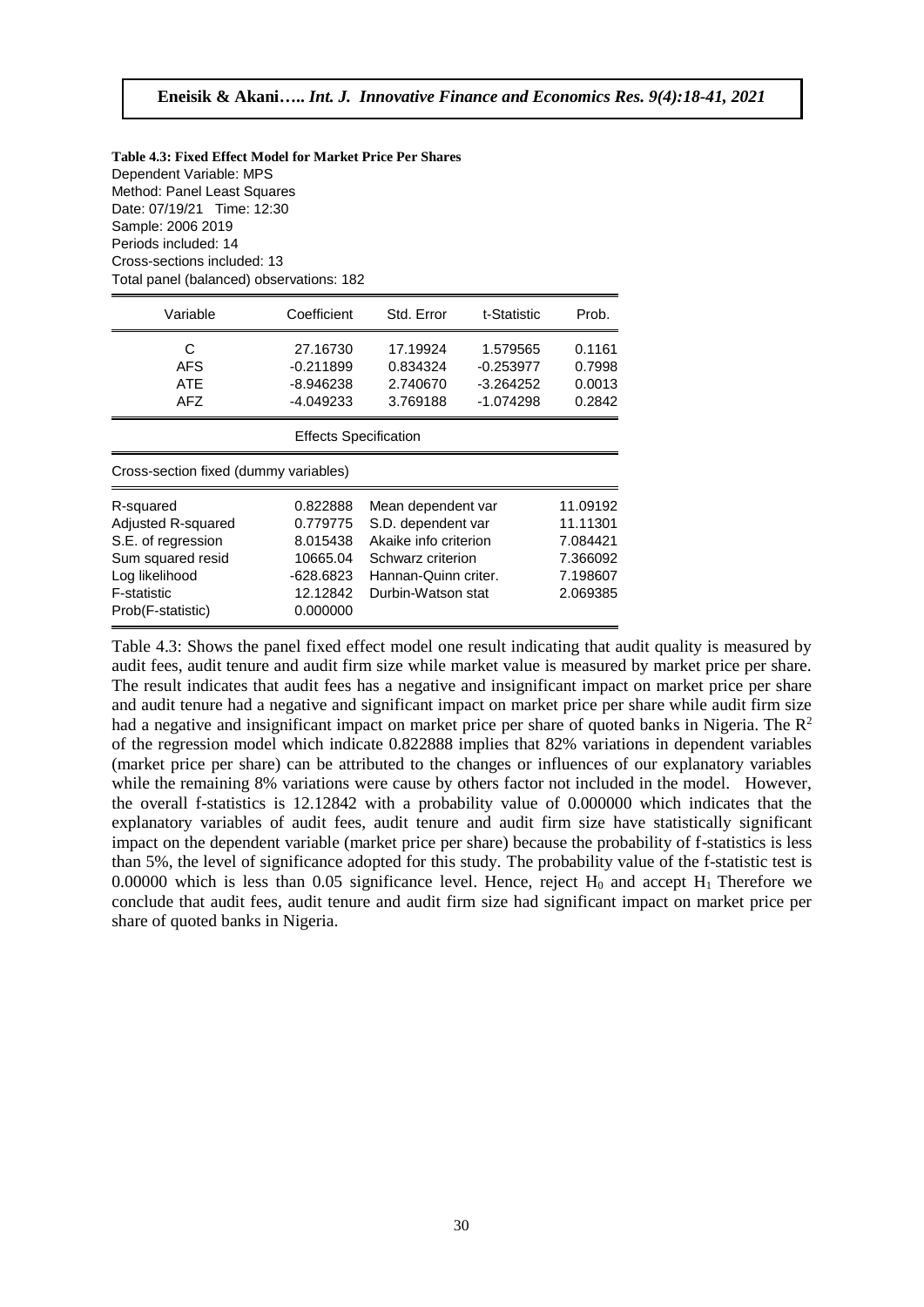## **Table 4.4: Random Effect for Market Price Per Shares**

Dependent Variable: MPS Method: Panel EGLS (Cross-section random effects) Date: 07/19/21 Time: 12:31 Sample: 2006 2019 Periods included: 14 Cross-sections included: 13 Total panel (balanced) observations: 182 Swamy and Arora estimator of component variances

| Variable             | Coefficient                  | Std. Error         | t-Statistic | Prob.    |
|----------------------|------------------------------|--------------------|-------------|----------|
| C                    | 20.70634                     | 16.76774           | 1.234892    | 0.2185   |
| <b>AFS</b>           | 0.036056                     | 0.812459           | 0.044379    | 0.9647   |
| <b>ATE</b>           | $-8.737851$                  | 2.725686           | $-3.205744$ | 0.0016   |
| AFZ.                 | $-2.246568$                  | 3.568240           | $-0.629601$ | 0.5298   |
|                      | <b>Effects Specification</b> |                    |             |          |
|                      |                              |                    | S.D.        | Rho      |
| Cross-section random |                              |                    | 8.375491    | 0.5220   |
| Idiosyncratic random |                              |                    | 8.015438    | 0.4780   |
|                      | <b>Weighted Statistics</b>   |                    |             |          |
| R-squared            | 0.762802                     | Mean dependent var |             | 2.748524 |
| Adjusted R-squared   | 0.647006                     | S.D. dependent var |             | 8.202879 |
| S.E. of regression   | 8.007766                     | Sum squared resid  |             | 11414.13 |
| <b>F-statistic</b>   | 3.975927                     | Durbin-Watson stat |             | 1.992565 |
| Prob(F-statistic)    | 0.008981                     |                    |             |          |
|                      | Unweighted Statistics        |                    |             |          |
| R-squared            | $-0.010980$                  | Mean dependent var |             | 11.09192 |
| Sum squared resid    | 22598.75                     | Durbin-Watson stat |             | 0.501322 |

Table 4.4: Described the panel fixed effect ordinary least square regression for model one result indicating that audit quality is measured by audit fees, audit tenure and audit firm size while market value is measured by market price per share. The result reviewed that audit fees has a positive and insignificant impact on market price per share and audit tenure had a negative and significant impact on market price per share while audit firm size had a negative and insignificant impact on market price per share of quoted banks in Nigeria. The  $R^2$  of the regression model which indicate 0.762802 implies that 76% variations in dependent variables (market price per share) can be attributed to the changes or influences of our explanatory variables while the remaining 24% variations were cause by others factor not included in the model. However, the overall f-statistics is 3.975927 with a probability value of 0.008981 which indicates that the explanatory variables of audit fees, audit tenure and audit firm size have statistically significant impact on the dependent variable (market price per share) because the probability of f-statistics is less than 5%, the level of significance adopted for this study. The probability value of the f-statistic test is 0.008981 which is less than 0.05 significance level. Hence, reject  $H_0$  and accept  $H_1$  Therefore we conclude that audit fees, audit tenure and audit firm size had a significant impact jointly on market price per share of quoted banks in Nigeria.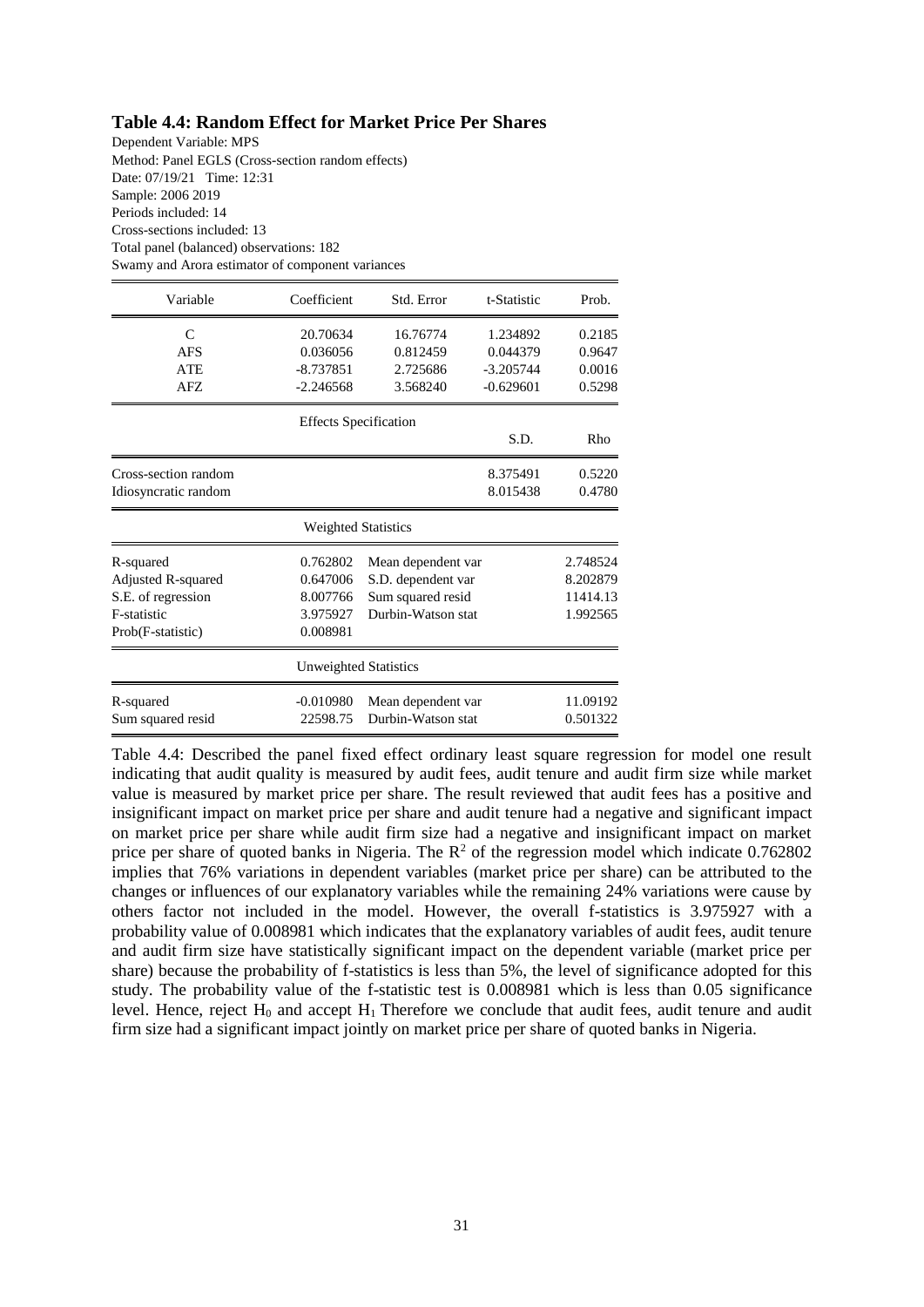| <b>Redundant Fixed Effects Tests</b><br><b>Equation: Untitled</b><br>Test cross-section fixed effects |                         |                |                  |
|-------------------------------------------------------------------------------------------------------|-------------------------|----------------|------------------|
| <b>Effects</b> Test                                                                                   | <b>Statistic</b>        | d f            | Prob.            |
| Cross-section F<br>Cross-section Chi-square                                                           | 13.731227<br>125.479857 | (12,166)<br>12 | 0.0000<br>0.0000 |

#### **Table 4.5: Redundant Fixed Effects Tests for Market Price Per Shares**

Table 4.5: Explained the panel redundant fixed effects tests or the likelihood ratio test that evaluate the best fit or superior model between the panel pooled effect model and the panel fit effect regression model. The cross section f-statistics result shows 13.731227 with a probability value of 0.0000 which is less than 0.05 significance level. The hypothesis of the redundant fixed effect model test or likelihood ratio test state that if the cross section f-statistics probability is greater than 0.05 significance level then the panel pooled regression effect model is appropriate (null hypothesis) while if the cross section f-statistic probability value is less than 0.05 significance level the panel fixed effect model is appropriate (the alternate hypothesis). Based on the result of our redundant fixed effect test which the cross section f-statistics probability is 0.0000 which is less than 0.05 significance level. We therefore accept the fixed effect model. Based on our result we proceed to determine our evaluate between fixed effect and random effect model using the Hausman specification test.

**Table 4.6: Hausman Specification Test for Market Price Per Shares** 

Correlated Random Effects - Hausman Test Equation: Untitled Test cross-section random effects

| <b>Test Summary</b>  | Chi-Sq.  | Statistic Chi-Sq. d.f. | Prob.  |
|----------------------|----------|------------------------|--------|
| Cross-section random | 2.659384 |                        | 0.0472 |

Table 4.6: Described the Hausman specification tests which compare between the fixed effect model and the random effect model the best fit for analysis. The hypothesis of the Hausman specification test state that if the cross section random probability value is greater than 0.05 significance level then (random effect is appropriate) (null hypothesis) while if the cross section probability is less than 0.05 significance level then (fixed effect model is appropriate) (alternate hypothesis). Based on the result of our Hausman specification test which the cross section random chi-square statistics indicates 2.659384 with a probability value of 0.0472 which is less than 0.05 significance level. Therefore the validity and reliability of the empirical result of fixed effect of upheld.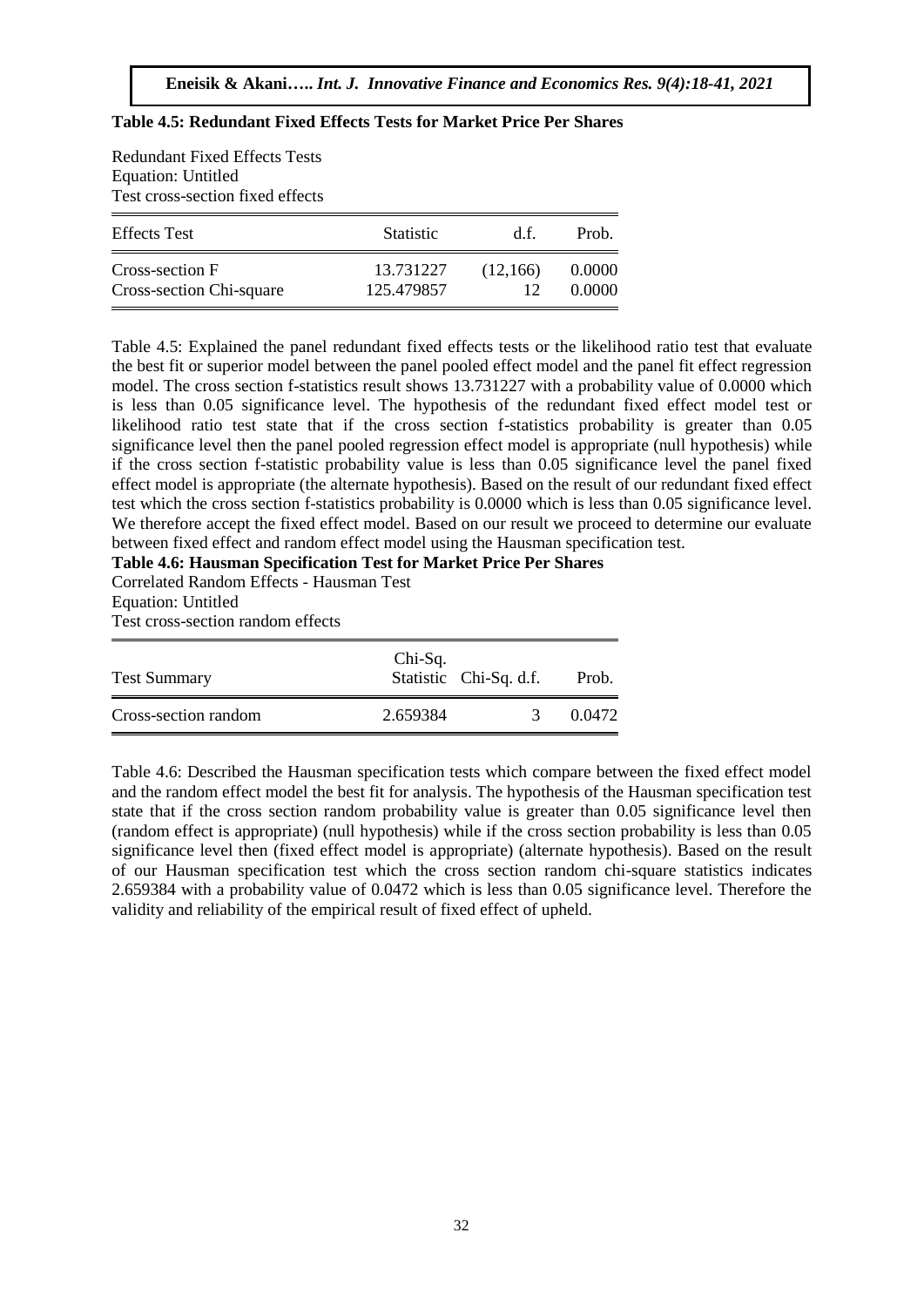#### **Table 4.7: Pedroni Residual Cointegration Test for Market Price Per Shares**

Pedroni Residual Cointegration Test Series: MPS AFS ATE AFZ Date: 07/19/21 Time: 13:01 Sample: 2006 2019 Included observations: 182 Cross-sections included: 1 (12 dropped) Null Hypothesis: No cointegration Trend assumption: No deterministic trend Automatic lag length selection based on SIC with a max lag of 1 Newey-West automatic bandwidth selection and Bartlett kernel

Alternative hypothesis: common AR coefs. (within-dimension)

|                     |                  |        | Weighted    |        |
|---------------------|------------------|--------|-------------|--------|
|                     | <b>Statistic</b> | Prob.  | Statistic   | Prob.  |
| Panel v-Statistic   | $-0.472845$      | 0.6818 | $-0.472845$ | 0.6818 |
| Panel rho-Statistic | 0.059831         | 0.5239 | 0.059831    | 0.5239 |
| Panel PP-Statistic  | $-4.797320$      | 0.0000 | -4.797320   | 0.0000 |
| Panel ADF-Statistic | $-3.845822$      | 0.0001 | $-3.845822$ | 0.0001 |

Alternative hypothesis: individual AR coefs. (between-dimension)

|                                | Statistic | <u>Prob.</u> |
|--------------------------------|-----------|--------------|
| Group rho-Statistic            | 0.509350  | 0.6947       |
| Group PP-Statistic             | -5.697728 | 0.0000       |
| Group ADF-Statistic            | -4.502555 | 0.0000       |
| Cross section specific results |           |              |

Table 4.7: Described panel pedroni residual cointegration test on the relationship between dependent and independent variable of the model. Macro time series may contain a unit root has spurred the development of the theory of non stationary time series analysis. The linear combination of two or more stationary series may be stationary. If such a stationary linear combination exists, the non stationary time series are said to be cointegrated. The stationary linear combination is called the cointegrating equation and maybe interpreted as a long run equilibrium relationship among the variables. Pedroni panel cointegration test statistics evaluate the null against both the homogenous and the heterogeneous alternatives. The pedroni residual cointegration test adopt different panel method in establishing cointegration or not such as panel v-statistics method, panel rho-statistical method, panel pp-statsitical method and the panel ADF- statistical method. Based on the findings of our pedroni residual cointegration test it is observed that the variables are cointegrated as the probability coefficient of the variables are lesser than 0.05 conventional and significant level. Thus, we reject the alternate hypothesis, thus there is a long run relationship between the dependent and the dependence variables. The present of a long run between the dependent and independent variables play predominant roles in stimulating the activities of the dependent and independent variables in their different forms. Therefore, the present of the long run relationship between the dependent and independent variables signify the needs to carryout errors correctional model.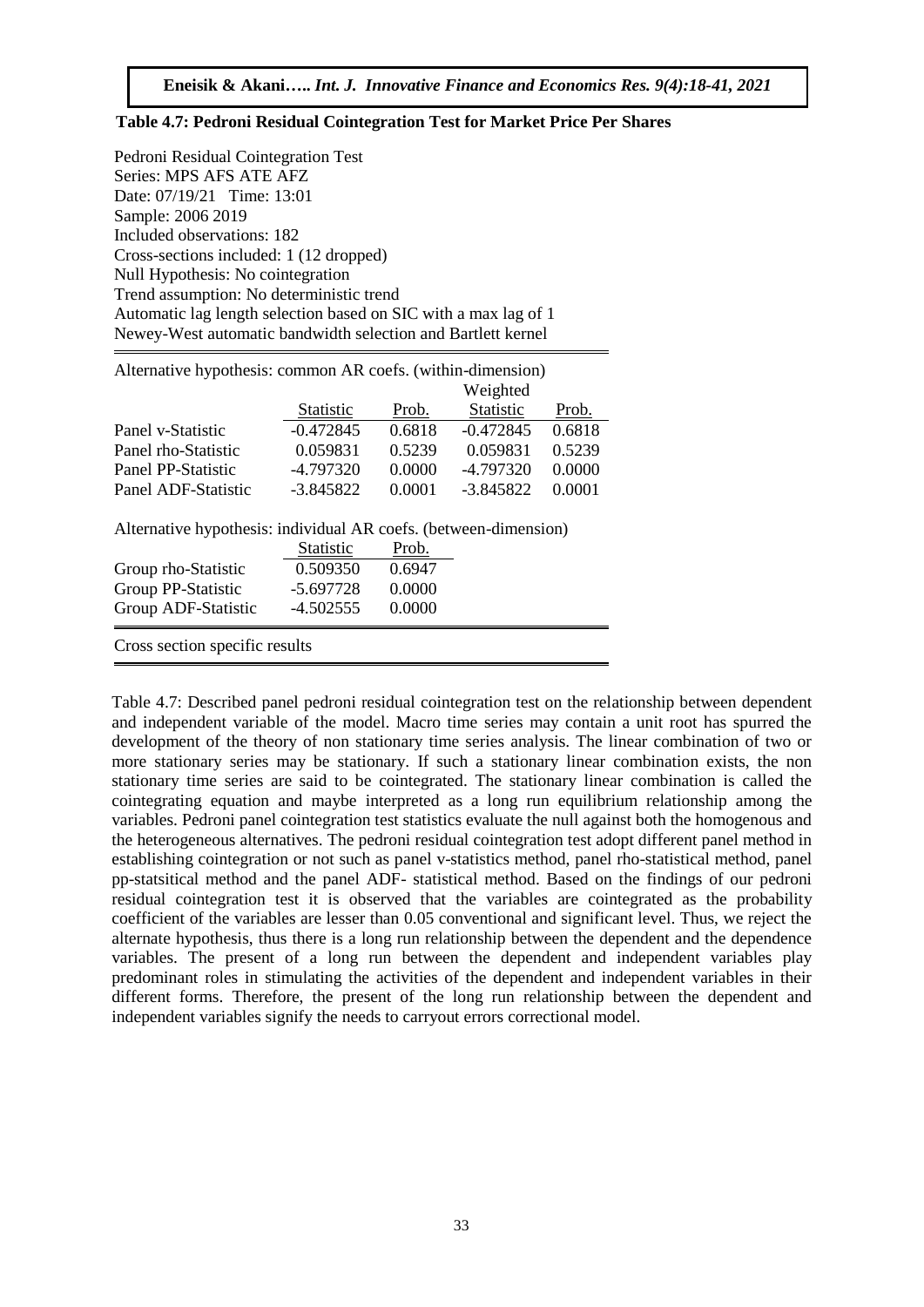| Lags: 2<br>Null Hypothesis:    | Obs | F-Statistic | Prob.  |
|--------------------------------|-----|-------------|--------|
| AFS does not Granger Cause MPS | 156 | 9.76701     | 0.0001 |
| MPS does not Granger Cause AFS |     | 0.26034     | 0.7711 |
| ATE does not Granger Cause MPS | 156 | 3.04513     | 0.0505 |
| MPS does not Granger Cause ATE |     | 0.40080     | 0.6705 |
| AFZ does not Granger Cause MPS | 156 | 1.78297     | 0.1717 |
| MPS does not Granger Cause AFZ |     | 2.43297     | 0.0912 |
| ATE does not Granger Cause AFS | 156 | 0.87377     | 0.4195 |
| AFS does not Granger Cause ATE |     | 0.00213     | 0.9979 |
| AFZ does not Granger Cause AFS | 156 | 2.74445     | 0.0675 |
| AFS does not Granger Cause AFZ |     | 1.30997     | 0.2729 |
| AFZ does not Granger Cause ATE | 156 | 0.67851     | 0.5089 |
| ATE does not Granger Cause AFZ |     | 0.49324     | 0.6116 |

**Table 4.8: Granger Causality Tests for Market Price Per Shares**  Pairwise Granger Causality Tests Date: 07/19/21 Time: 13:07

Table 4.8 described pairwise granger causality tests between dependent and independent variables of the study. Audit quality was proxied by audit fees, audit tenure and audit firm size while market value was proxied by market price per share. The pairwise granger causality test shows the direction of casual relationship between two variables. A variables granger cause another if it help to make accurate prediction of the other variables than if the past data of the data was used as the prediction The pairwise granger shows that audit fees granger cause market price per share but market price per share does not granger cause audit fees. This shows that there is a uni-directional relationship between audit fees and market price per share quoted banks in Nigeria. The result also indicates that there is a uni-directional relationship between market price per share and audit tenure of quoted banks in Nigeria. The result shows that there is a uni-directional relationship between audit firm size and market price per share of quoted banks. This shows that there is no causal relationship between the independent and dependent variables. This implies that increase in the activities of audit fees, audit tenure and audit firm size will lead to improved market value of quoted banks in Nigeria.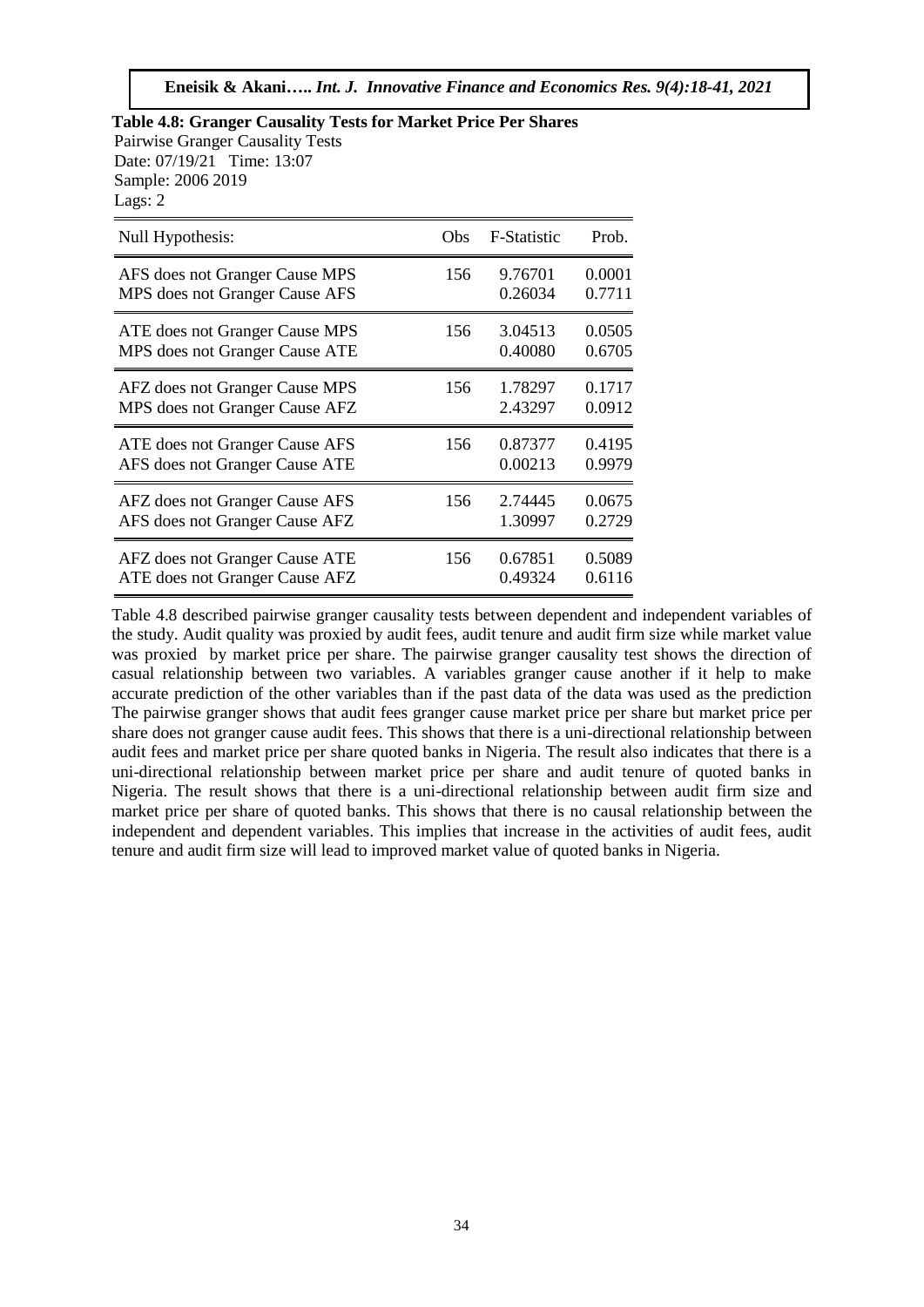**Eneisik & Akani…..** *Int. J. Innovative Finance and Economics Res. 9(4):18-41, 2021*

| Table 4.9: Vector Error Correctional Model for Market Price Per Shares |
|------------------------------------------------------------------------|
| <b>Vector Error Correction Estimates</b>                               |
| Date: $07/19/21$ Time: 13:11                                           |
| Sample (adjusted): 2009 2019                                           |
| Included observations: 143 after adjustments                           |
| Standard errors in () & t-statistics in []                             |
|                                                                        |

| Cointegrating Eq: | CointEq1                                 |  |
|-------------------|------------------------------------------|--|
| $MPS(-1)$         | 1.000000                                 |  |
| $AFS(-1)$         | $-8.325932$<br>(5.25707)<br>$[-1.58376]$ |  |
| $ATE(-1)$         | $-165.5615$<br>(29.5537)<br>$[-5.60206]$ |  |
| $AFZ(-1)$         | $-14.13222$<br>(15.8065)<br>$[-0.89408]$ |  |
| C                 | 321.0535                                 |  |

Table 4.9: Described the relationship between rate or speed of adjustment between the independent and dependent variables the error correction model is a statistical relationship that demonstrates the speed of adjustment, i.e. the rate at which the dependent variable adjusts to changes in the independent variables. We consequently, test for the speed of adjustment using the short run dynamism of error correction model (ECM). The result indicates that 1% change in audit fees, audit tenure and audit firm size will result to 8.325932, 165.5615 and 14.13222 percentage increase in market price per share. The result shows that there is presence of long run relationship between the series.

| <b>Variables</b> | Coefficient | <b>Std. Error</b> | t-Statistic | Prob.  |  |  |
|------------------|-------------|-------------------|-------------|--------|--|--|
| $ECM$ (-)        | $-0.046733$ | 0.015779          | $-2.961709$ | 0.0032 |  |  |
| $D(MPS(-1))$     | $-0.036566$ | 0.060114          | $-0.608269$ | 0.5433 |  |  |
| $D(MPS ( -2)$    | $-0.208376$ | 0.047511          | -4.385887   | 0.0000 |  |  |
| $D(AFS(-1))$     | $-0.593719$ | 1.136076          | $-0.522605$ | 0.6015 |  |  |
| $D(AFS(-2))$     | $-0.947390$ | 1.056687          | $-0.896566$ | 0.3704 |  |  |
| $D(ATE(-1))$     | $-6.104740$ | 2.370259          | $-2.575559$ | 0.0103 |  |  |

 $D(ATE (-2)$   $-2.033347$   $2.510508$   $-0.809934$   $0.4183$  $D(AFZ(-1)$  -10.69475 3.333593 -3.208175 0.0014  $D(AFZ(-2)$  -0.874164 3.020832 -0.289378 0.7724 C  $\qquad \qquad$  -0.011620 0.430192 -0.027011 0.9785

**Table 4.10: Eviews Extract of Error Correction Model for Market Price Per Shares model One**

Table 4.10: Shows error correction mechanism result indicating the speed at which the dependent variable market price per shares returns to equilibrium after change in other independent variables audit fees, audit tenure and audit firm size. The error correction mechanism first result has a negative coefficient of -0.046733. The rate or speed of adjustment between the dependent and independent variables from short run disequilibrium or dynamics to long run equilibrium is forty six percent and statistically significant at 0.05 conventional and significance level since it probability value of 0.0032 is less than 0.05. The coefficient of current and past lag one and two values of audit fees is negative indicating that increases in audit fees lead to decreases in market price per share and their t-statistic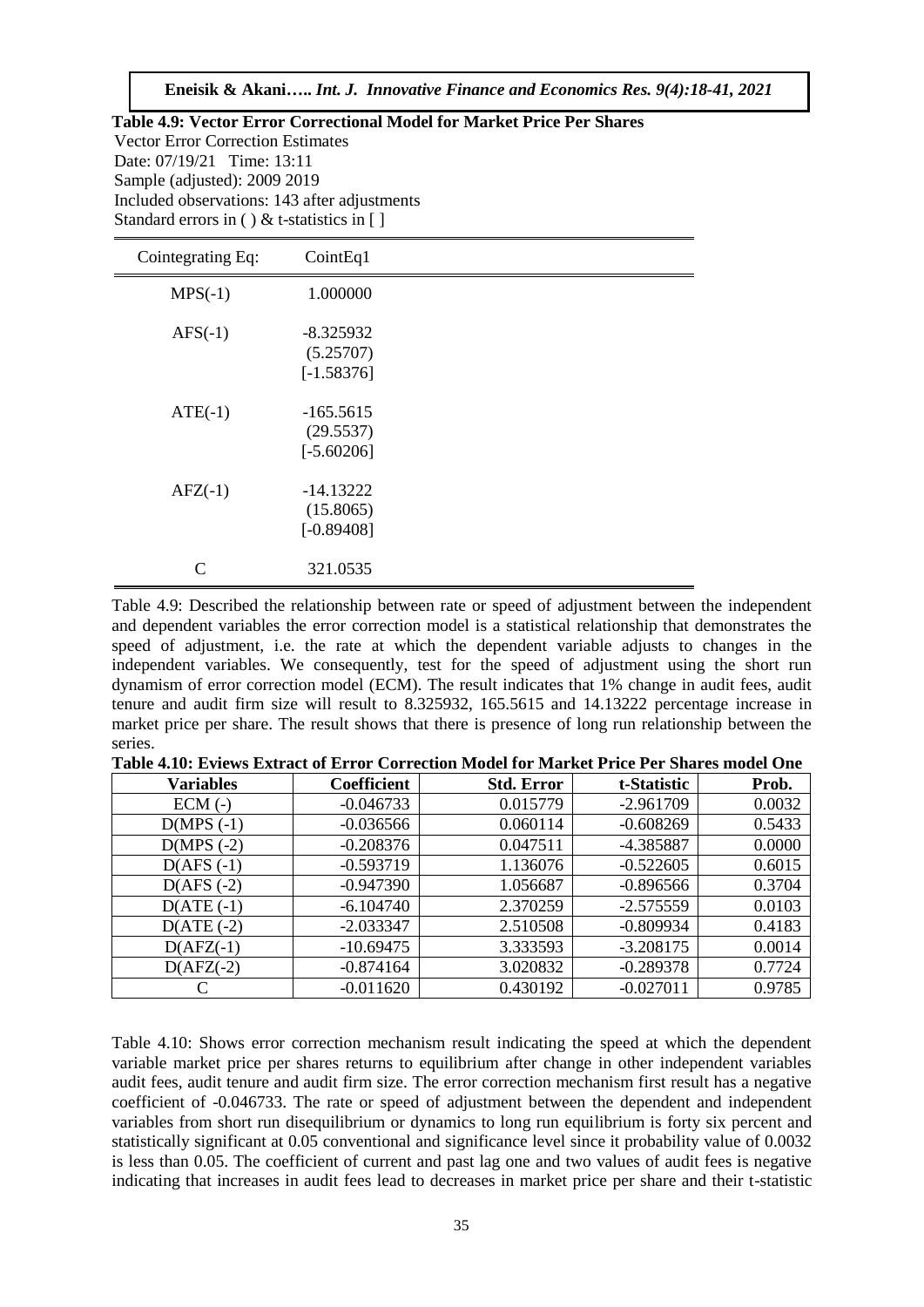are insignificant at 0.05 significance level. Also their probability value is insignificant at 0.05 significance level. The coefficient of the current and past lag one and two of audit tenure are negative, which suggest that as audit tenure increase it bring about decrease in market price per share and their t-statistics are insignificant at 0.05 significance level. Their probability is significant at lag one and insignificant at lag two. The coefficient of current and past lag one and two of audit firm size value is negative. Which indicate that as audit firm size increase it lead to decrease in the activities of market price per share and their t-statistics is insignificant at 0.05 significance level.

## **DISCUSSION OF FINDINGS**

#### **H01: Audit Fees has no Significant Effect on Market Price Per Share of Quoted Banks in Nigeria**

Based on the result of our Hausman test in table 4.6 with a p.value of 0.0472 less than 0.05 significance level. We accepted the assumption that fixed effect model is the most appropriate in evaluating the relationship between audit fees and market price per shares of quoted banks in Nigeria. Hence, fixed effect model was used in ascertaining the relationship between audit fees and market price per shares. Based on our result in table 4.3 with a coefficient of -0.211899 and the probability value of 0.7998 which is greater than 0.05 significance level. Thus, we conclude that audit fees had a negative and insignificant impact on market price per shares of quoted banks in Nigeria. Therefore, there is no significant relationship between audit fees and market price per shares of quoted banks in Nigeria. The outcome of our empirical investigation is in conformity with the study of Fasua et al. (2020) who examined the effect of audit quality on market price per shares of quoted deposit money banks in Nigeria. Their findings indicate that audit fees had insignificant effect on market price per shares of quoted banks in Nigeria.

#### **H02: Audit Tenure has no Significant Effect on Market Price Per Share of Quoted Banks in Nigeria**

Based on the result of our Hausman test in table 4.6 with a p.value of 0.0472 less than 0.05 significance level. We accepted the postulate that fixed effect model is the most appropriate in evaluating the relationship between audit tenure and market price per share of quoted banks in Nigeria. Hence, fixed effect model was used in determining the relationship between audit tenure and market price per shares. Based on our result in table 4.3 with a coefficient of -8.946238 and the probability value of 0.0013 which is less than 0.05 significance level. Thus, we conclude that audit tenure had a negative and significant impact on market price per shares of quoted banks in Nigeria. Therefore, there is a significant relationship between audit tenure and market price per shares of quoted banks in Nigeria. The outcome of our study is in line with the findings of Ugwunta and Ugwuanyl (2018) who examined the effect of audit quality on share price of Nigerian oil and gas firms. The findings revealed that the big4 audit firm, auditor's independence and composition of audit committee had a positive and significant relationship with market price of shares of oil and gas companies in Nigeria. The outcome of our empirical investigation is in consistent with the findings of Okoli and Izedonmi (2014) who examined the impact of audit quality on share prices of quoted companies in Nigeria. Their findings show that audit quality proxied by audit firm size, audit fees, audit tenure and audit clients importance exerts significant positive influence on market price per shares of quoted companies in Nigeria.

#### **H03: Audit Firm Size has no Significant Effect on Market Price Per Share of Quoted Banks in Nigeria**

Based on the result of our Hausman test in table 4.6 with a p.value of 0.0472 less than 0.05 significance level. We accepted the assertion that fixed effect model is the most appropriate in evaluating the relationship between audit firm size and market price per shares of quoted banks in Nigeria. Hence, fixed effect model was used in ascertaining the relationship between audit firm size and market price per shares. Based on our result in table 4.3 with a coefficient of -4.049233 and the probability value of 0.2842, which is greater than 0.05 significance level. Thus, we conclude that audit firm size had a positive and insignificant impact on market price per shares of quoted banks in Nigeria. Therefore, there is no significant relationship between audit fees and market price per shares of quoted banks in Nigeria. The finding of our study is contradictory to the study of Okoli (2014) who examined the influence of audit firm size on market value per share of companies in Nigeria. Their findings showed that audit firm size exerts significant relationship and significantly influences market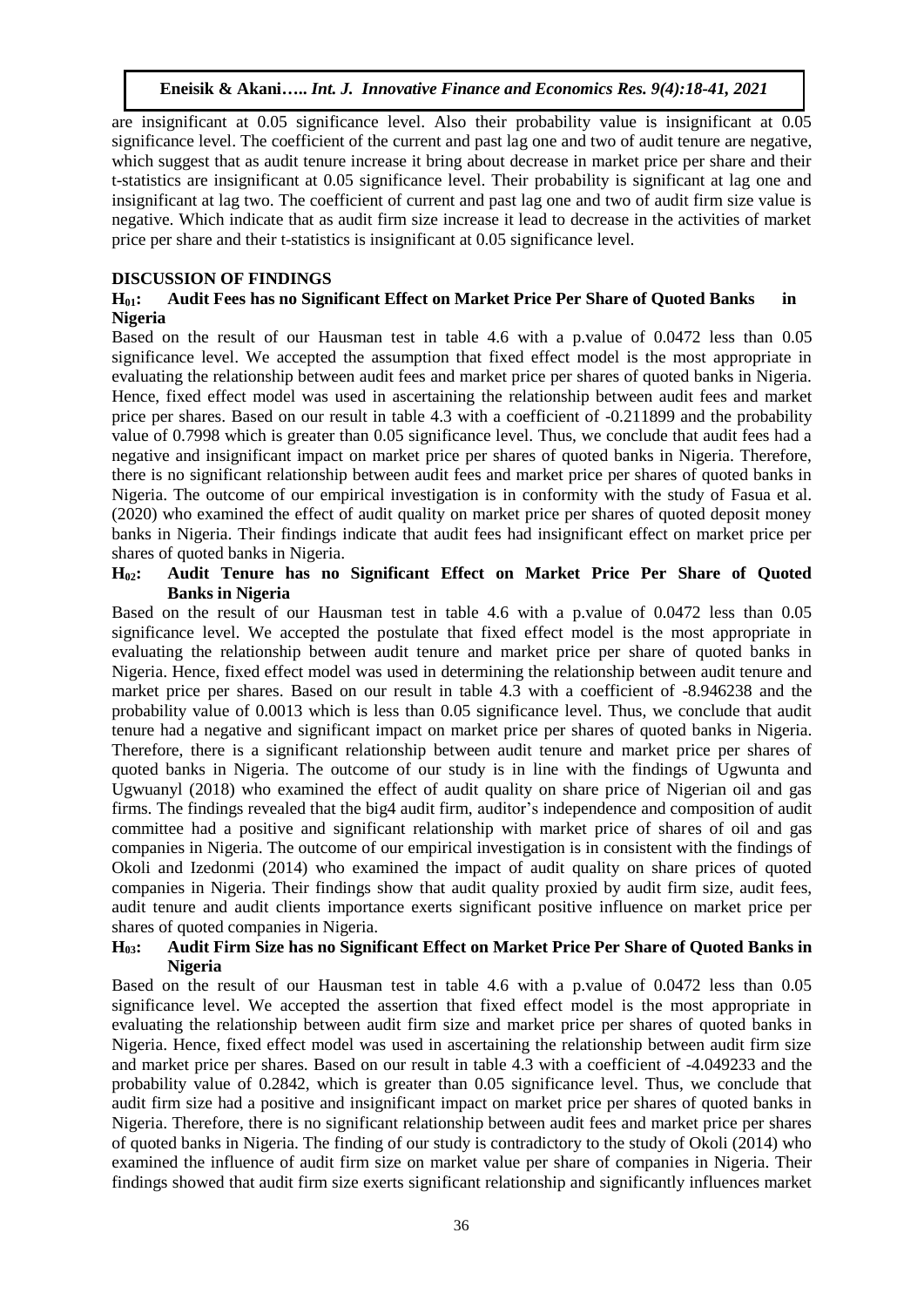price per share of companies in Nigeria but our study indicate that there is no significant relationship between audit firm size and market price per shares. The result of the overall model reviewed that market price per shares has positive and significant impact jointly on audit fees, audit tenure and audit firm size of listed deposit money banks in Nigeria. Audit quality have a long run relationship with market value of listed deposit money banks in Nigeria. There is uni-directional relationship between audit quality and market value of listed deposit money banks in Nigeria.

## **CONCLUSION**

Audit quality serves a vital economic purpose and plays an important role in serving the public interest to strengthen accountability and reinforce trust and confidence in financial reporting leading to improved market performance. Audit quality enhance economic prosperity; expand the varieties and value of transaction but high level corporate scandals in recent years has lead to the demand for improvement in audit quality. Thus, this study seek to ascertained the relationship between audit quality proxied by audit fees, audit tenure, audit firm size and market value proxied by market price per shares of quoted banks in Nigeria. The study concludes that audit fees had negative and insignificant impact on market price per shares of quoted banks in Nigeria. Audit tenure had negative and significant impact on market price per shares of quoted banks in Nigeria. Audit firm size had negative and insignificant impact on market price per shares of quoted banks in Nigeria. Audit fees, audit tenure and audit firm size has positive and significant impact jointly on market price per shares of quoted banks in Nigeria. Audit quality have a long run relationship with market value of quoted banks in Nigeria. There is uni-directional relationship between audit quality and market value of quoted banks in Nigeria.

## **RECOMMENDATIONS**

Audit quality should be enhanced by ensuring the using of the Big4 audit firm such as pricewaterhousecoopers, KPMG, Deloitte and Ernst & Young. Bank management and regulatory agencies should ensure mandatory rotation of audit firm to safeguarding auditor independence and improving the quality of audit. Regulatory authorities should establish audit tenure benchmark of seven years because longer audit tenure equates to increase over familiarity result in lower audit quality. Regulatory agencies should establish auditor's remuneration based on work experience, qualification, duration of the audit assignment. Bank management should employ the services of big 4 audit firms who audit at least one third of the bank in the industry. Bank management should adopt the policy of joint audit using the Big4 audit firm because their activities tend to positively impact market value of banks. Audit practices regulators should create audit pricing process to strike a balance and reduce over and under charging which could impair independence of the auditor. The use of joint audit firms is encouraged as the volume of transaction in most Nigeria banks is constantly increasing, the possibility of efficiency and effectiveness in audit quality might be eroded, and thus this phenomenon can be curbed through the use of joint audit firms. Banks management should adopt audit fees, audit tenure and audit firm size as audit quality strategies and optimally utilize the best option that improve market value.

#### **References**

- Abba, H. I., & Sadah A. A. (2020). Audit quality and firm value of listed deposit money banks in Nigeria. *International Journal of Economics and Financial Issues*, *1*(4), 269-282.
- Abdul Rasid E., & Elhabib V. (2015). The financial and market effects, of accounting and auditing enforcement's. *Journal of Accounting Research*, *2*(9), 107–42.
- Adeyemi, S. B. & Fagbemi, T. O. (2010). Audit quality, corporate governance and firm characteristics in Nigeria, *International Journal of Business and Management*, *5*(9), 169 – 179.
- Ado, A. B., Rashid N., & Mustapha U. A. (2020). The impact of audit quality on the financial performance of listed companies in Nigeria. *Journal of Critical Reviews 7*(9), 2394-5125.
- Ahmad, L., Suhara E., & Ilyas Y. (2016). The effect of audit quality on earning management within manufacturing companies listed on Indonesian stock exchange. *Research Journal of Finance and Accounting*, *7*(8), 2222-2847.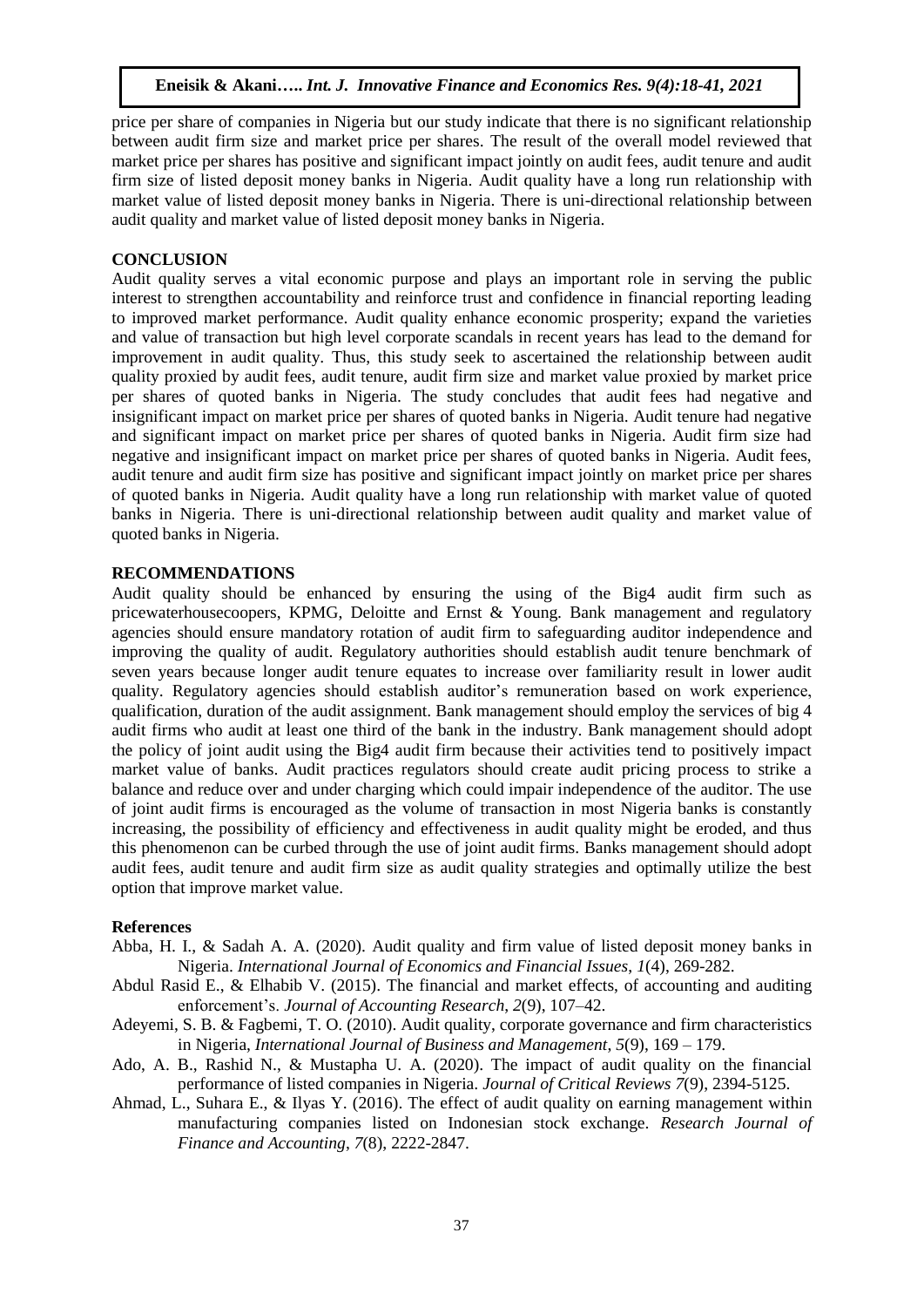- Ajekwe, C. M & Ibiamke, A. (2017). The association between audit quality and earning management by listed firms in Nigeria. *European Journal of Accounting, Auditing and Finance Research, 3*(5), 1-11*.*
- Aliyu, M.D., Musa, A.U., & Zachariah, P. (2016). Impact of audit quality on earnings management of listed deposit money banks in Nigeria. *Journal of Accounting and Finance Management, 1*(4), 1-16*.*
- Ani, M. K., & Mohammed Z. O. (2015). Auditor quality and firm performance: Omani experience. *European Journal of Economics, Finance and Administrative Sciences*, *4* (7), 80-90.
- Badawi, G. (2008). International accounting and reporting issues review. United Nations Conference on trade and development. New York and Geneva.
- Baffa, A. M., & Yero, J. I. (2017). The differential effect of auditor type on the value relevance of earnings and book values: Evidence from listed firms in Nigeria. *European Journal of Multidisciplinary Studies, 2*(6), 90-100.
- Bahram, S. (2007). Auditing an international approach .Trans-Atlantic Publications, Inc.
- Barzegarnezhad, K. (2017). An investigation of the relationship between the audit quality and the cost of equity with sustainable profits, *International Journal of Economics and Financial 3*(7), 561-568.
- Bedard J. C., Johnstone & Smith E. F. (2010). Audit quality indicators: A status update on possible public disclosure and insights from audit practice, *Current Issues in Auditing 4*(1), 12-19.
- Carcello, J. V., & Nagy A. (2004) Audit Firm Tenure and Fraudulent Financial Reporting. *Auditing: A Journal of Practice & Theory, 23*(2), 23-29.
- Chen, C. (2008). Audit partner tenure, audit firm tenure, and discretionary accruals: does long-term auditor tenure impair earnings quality? *Contemporary Accounting Research, 2*(5), 415-445.
- Chikwemma, M. P., & Nwadialor E. O. (2019). Effect of audit quality on the financial performance of deposit money banks in Nigeria. *International Journal of Trend in Scientific Research and Development 2*(3), 2456-6470.
- Chinedu, E. F., & Chidoziem A. M. (2017). Audit firm report and financial performance of money deposit money banks in Nigeria. *The Nigerian Accountant*, *1*(3), 40-50.
- Ching, C. P., San, O. T., & Hoe H. Y. (2015). The relationship among audit quality, earnings management and financial performance of Malaysian public listed companies, *International Journal of Economics and Management, 1*(9), 211-229.
- Crabtrac, K., Kordestani, G., & Majdi, Z. (2006). The relationship between earnings quality characteristics and cost of equity. *Research in Accounting and Auditing*, *14*(48), 1-9.
- Dang L (2004) Assessing actual audit quality. Doctoral Thesis from Drexel University, Philadelphia, USA.
- DeAngelo, L. (1981). Auditor independence, low balling, and disclosure regulation, *Journal of Accounting and Economics, 1*(4), 113-127.
- Deis, D. R., & Giroux, G. (1992). Determinants of audit quality in the public sector. *The Accounting Review, 2*(67), 462-479.
- Ebrahim, A. (2011). Auditing quality, auditor tenure, client importance, and earnings management: An additional evidence, Working paper, Available online at: ssrn.com.
- Elewa, M. M., El-Haddad R. (2019). The effect of audit quality on firm performance. A panel data approach. *International Journal of Accounting and Financial Reporting*, *1*(9), 2162-3082 .
- Enekwe, C.I., Onyekwelu, U.L., Nwoha, C.E. & Okwo, I.M. (2016). Effect of international financial reporting standards (IFRS) Adoption on accounting quality of quoted cement companies in Nigeria. *Research Journal of Financial Sustainability Reporting, 1*(8), 1 – 11.
- Enofe, A. (2010). Reaping the fruits of evils: how scandals help reshape the accounting profession. *International Journal of Business, Accounting and Finance, 4*(2), 53 –69.
- Eshitemi, P. B., & Omwenga, J. (2016). Effect of audit quality on the financial performance of listed parastatals in Nairobi Securities Exchange. *Social Science and Humanities Journal, 3*(12),  $186 - 199.$
- Farouk, M. A., & Hassan S. U. (2014). Impact of audit quality and financial performance of quoted cement firms in Nigeria. *International Journal of Accounting and Taxation 2*(9), 11-22.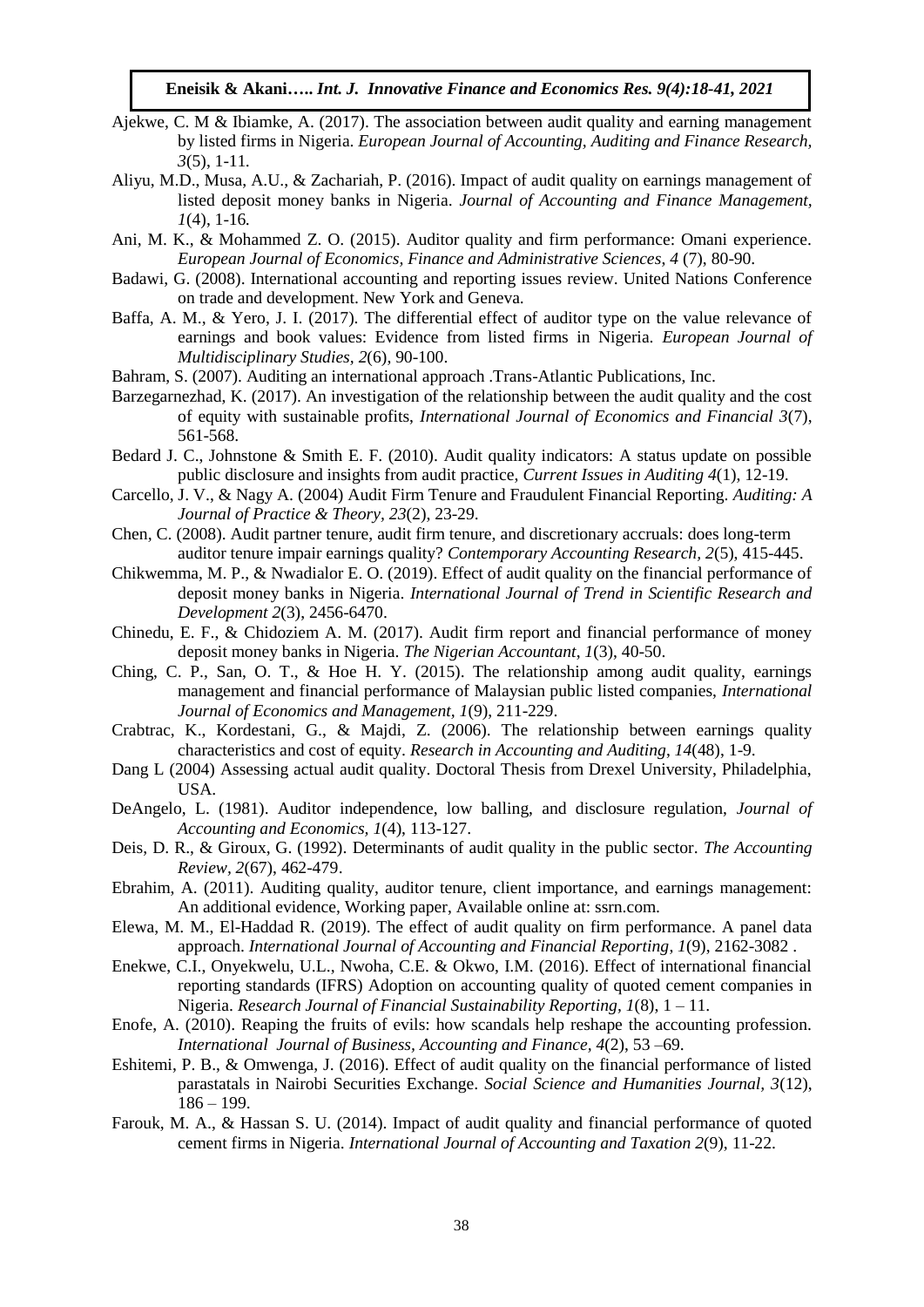- Fasua, H. K., & Osifo, O. I. U. (2020). Environmental accounting and corporate performance. *International Journal of Academic Research in Business and Social Sciences*, *2*(10), 142- 154.
- Felix, A. N., & Chinyere O. R. (2020). Effect of audit quality on shareholders' earnings of listed industrial goods firms in Nigeria, 2012-2018. *International Journal of Development and Management Review 1*(15), 12-19.
- Francis J. R. (2011). A framework for understanding and researching audit quality. Auditing: *A Journal of Practice and Theory 2*(30), 125-152.
- Geiger, M., & Raghunandan, K. (2002). Auditor tenure and audit quality. Auditing: *A Journal of Practice and Theory, 1*(21), 187-196.
- Gerayli, S. M., Yanesari, A. B., & Maatoofi, A. R. (2011). Impact of audit quality on earnings management: Evidence from Iran. *International Research Journal of Finance and Economics, 6*(9), 77-84.
- Ghosh, A. A., & Moon, D. (2005). Auditor tenure and perceptions of audit quality. *The Accounting Review, 2*(80), 585-612.
- Halim, A. (2017). Stock return predictability with audit quality concept. *Research Journal of Finance and Accounting, 8*(9), 2222-2847.
- Hartadi, B. (2009). Influence of audit fee, KAP rotation, and the reputation of auditors on audit quality in the Indonesia Stock Exchange. *Journal of Economic and Finance*. *1*(16), 84-103.
- Hassan, S. U., & Farouk, M. A. (2014). Audit quality and financial performance of quoted cement firms in Nigeria. *European Journal of Business and Management, 6*(28), 73– 82.
- Healy, P.M. & Wahlen, J.M. (1999). A review of the earnings management literature and its implications for standard setting. *Accounting Horizons 4*(13), 365-383.
- Heil, D. (2012). The influence of the auditor on the earnings quality of their clients. (Unpublished Master's Thesis). Department of accounting, auditing and control, Erasmus University, Rotterdam.
- Hemadeyya, K., & Rama, V. R. (2013). A study on relationship between market price and earnings per share with reference to selected companies. *International Journal of Marketing, Financial Services and Management Research*, *2*(9), 12-16.
- Hery, V. (2017). Auditors' assessments of the likelihood of analytical review explanations. *The Accounting Review 5*(6), 870-890.
- Irham, F. (2017). Analysis of financial statements. Alfabeta publishing, London.
- Isah A. & Muhammed, I. (2019). An evaluation of the taxation of the digital economy and Nigeria's finance Act 2019 – Digital Taxation. *Journal of Economy, 2*(3), 10-29.
- Jorjam, M., & Gerayeli M. S. (2018). Auditor tenure and stock price volatility: The moderating role of auditor industry specialization. *Australian Accounting, Business and Finance Journal, 1*(12), 65-76.
- Kiabel B. D. (2016). Ethics in public accounting: The Nigerian experience, *Journal of Business Studies, 6*(1), 303-306.
- Kilgore, A., Radich R., Horrison G. (2011). The relative importance of audit quality attributes, *Australian Accounting Review, 3*(21), 253-265.
- Kwabena, A, B. (2017). Working capital management and firm's performance in emerging markets: the case of Jordan, *International Journal of Managerial Finance,* 2(8), 155-179.
- Li, J. & Lin, J. (2005). The relationship between earnings management and audit quality, *Journal of Accounting and Finance Research, 1*(12), 1- 11.
- Lin, S., & Wang, J. C., (2017). Is other comprehensive income reported in the income statement more value relevant? *Journal of Accounting, Auditing and Finance*, *9*(12), 401-409.
- Mahdi S. A., & Ali, K. G. (2009). The study and explain of relationship between profits and market reaction to dividend changes. *Journal of Accounting and Auditing of Tehran*, *3*(6), 213-219.
- Meyer, M. J., Rigsby J. T., & Boone J. (2007). The impact of auditor client relationships on the reversal of first time audit qualifications. *Managerial Auditing Journal 1*(22), 53-79.
- Mgbame, C.O., Eragbhe, E., & Osazuwa, N.P. (2012). Audit partner tenure and audit quality: An empirical analysis. *European Journal of Business and Management, 4*(7), 154-162.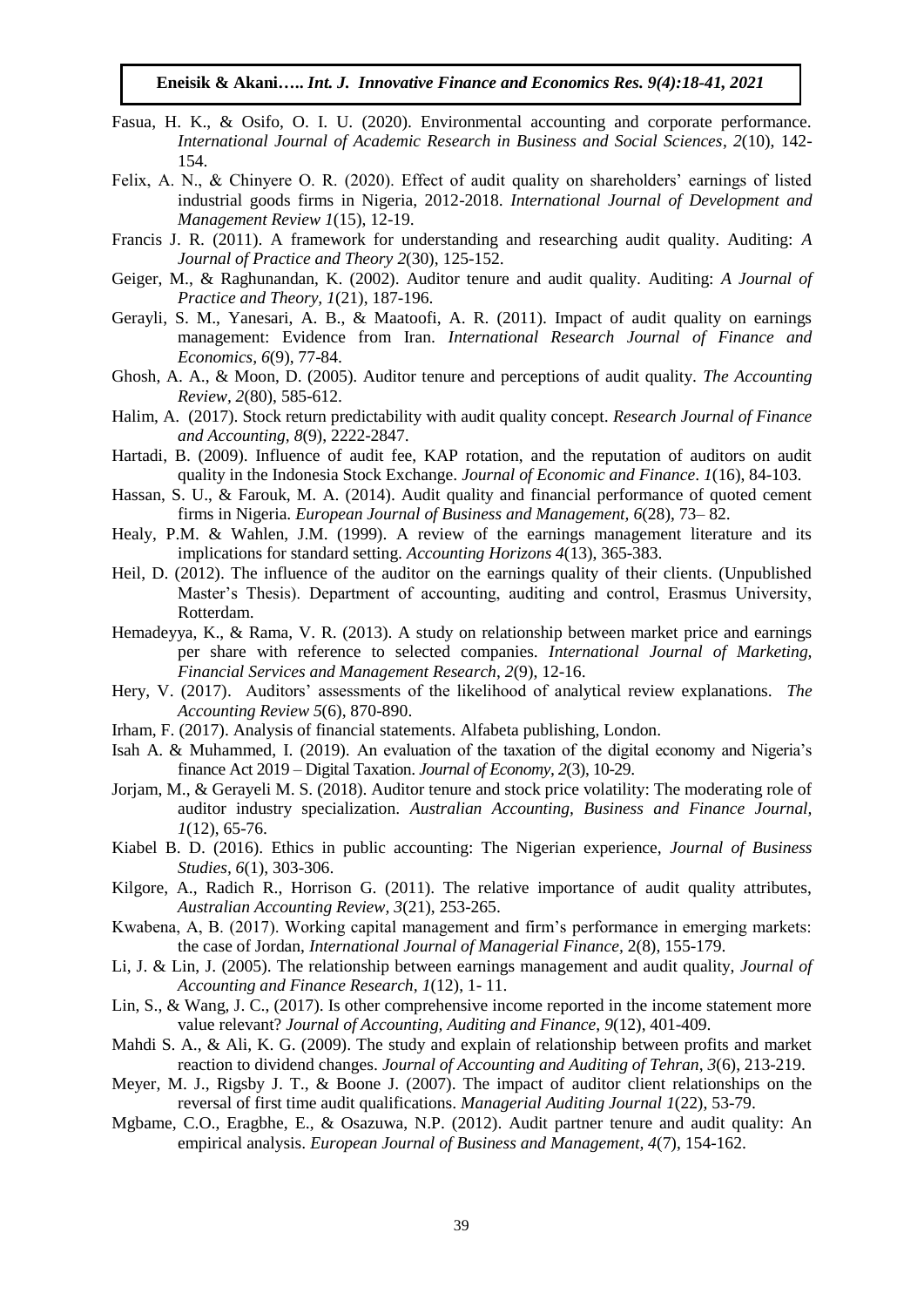- Miettinen, J. (2011). The role of audit quality on the relationship between auditee's agency problems and financial information quality. Paper presented at the Department of Accounting and Finance, University of Vaasa, Finland.
- Mohammed, A. M., & Joshua O. (2017). Auditor's characteristics and audit quality: A study of listed deposit money banks in Nigeria. *International Journal of accounting and Finance 1*(5), 40- 50.
- Monametsi, G. I., & Agasha E. (2020). Audit quality and firm performance: Evidence from Botswana and Uganda. *Journal of Accounting, Finance and Auditing Studies*, *1*(2), 23-30.
- Morufu, O. O., & Oluwaseun Y. (2020). Impact of forensic accounting on fraud reduction in the Nigerian banking sector. *International Journal of Empirical Finance 4*(9), 250-257.
- Motoke N. V., & Omwenga J. (2016). Audit quality and financial performance of companies listed in Nairobi securities exchange. *International Journal of Scientific and Research Publications*, *6*(11), 2250-3153.
- Nam, S., (2011). The impact of nonaudit services on capital markets. *Journal of Accounting, Auditing and Finance, 1*(6), 12-16.
- Nehe J. R., & Bajaj E. L. (2017). The role of Big 6 auditors in the credible reporting of accruals. Auditing: *A Journal of Practice and Theory 5(*18), 17–34.
- Ogbodo, O. C. (2017). The effect of audit quality on financial performance of Nigerian banks *Journal of Social Development 6*(2), 12-16.
- Okoli, A. O., & Izedonmi F. O. (2014). The impact of audit quality on the share prices of quoted companies in Nigeria. *Research Journal of Finance and Accounting 5*(8), 2222-2847.
- Okolie, O. A. (2014). Audit firm size and market price per share of quote companies in Nigeria. *International Journal of Business and Social Research, 4*(5), 100-117.
- Okolie, O. A. (2015). Corporate profitability and earnings quality management, ICAN students. *Journal of Management 4*(8), 10-18.
- Olabisi, J., Agbatogun, T., & Akinrinola, T.O. (2007) Audit quality and earnings management among Nigerian listed deposit money banks. *Pyrex Journal of Taxation and Accounting Management, 1*(8), 1-8.
- Paydarmansh, N., Salehi M., Moradi M., & Khorrami M. (2014). The effect of independent audit quality on the quality of financial disclosure- Evidence from Tehran stock exchange, *Research Journal of Finance and Accounting*, *5*(7), 2222-2847.
- Porter, B., Simon, J., & Hatherly, D. (2008). *Principles of external auditing. (*3rd Edition). West Sussex: John Wiley & Sons Ltd.
- Rahimi, G., & Amini S. M. (2015). The survey of the relationship between auditing quality and the profitability in the companies accepted in Tehran's exchange market. *International Journal of Academic Research in Accounting, Finance and Management Sciences, 2*(5), 100-115.
- Rahmina, L. Y. & Agoes, S. (2014). Influence of auditor independence, audit tenure, and audit fee on audit quality of members of capital market accountant forum in Indonesia. *Procedia - Social and Behavioral Sciences, 4(16),* 324 – 331.
- Sanusi, L. S. (2010). The Nigerian bank industry: what went wrong and the way forward (Being the full text of a Convocation Lecture delivered at the Convocation Square, Bayero University, Kano.
- Sartono, J. (2015). Introducing students to the generic terminology of social research. Politics 3(22), 175-187.
- Sayyar, H., Basiruddin R., Abdul Rasid S. Z., & Elhabib M. A. (2016). The impact of audit quality on firm performance: Evidence from Malaysia. *Journal of Advanced Review on Scientific Research 1*(10), 1-9.
- Skinner D. J., & Snnivasan S., (2012). Audit quality and auditor reputation: Evidence from Japan. *The Accounting Review 2*(87), 1737-1765.
- Soltani, B. (2014). The anatomy of corporate fraud: A comparative analysis of high profile American and European corporate scandals. *Journal of Business Ethics*, *2*(120), 251-274.
- Suharli, M., & Nurlaelah, I. P. (2008). The concentration of the auditor and the audit fee determination: Investigation on SOEs. *Journal of Auditing Indonesia*, *12*(2), 133-148.
- Summer, M. (1980). Does mandatory rotation enhance auditor independence? *European Accounting Review, 2*(9), 205-224.